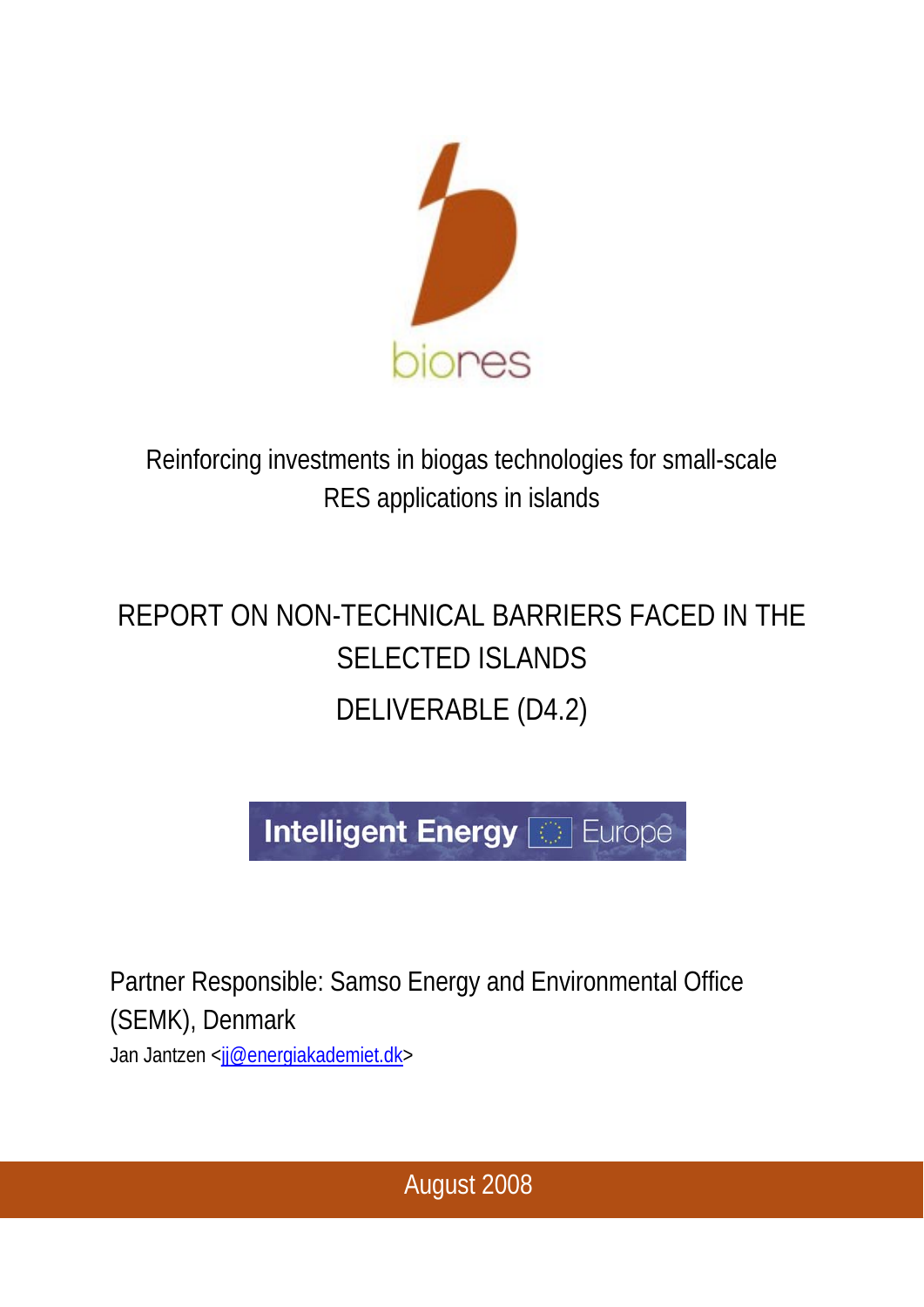

# Table of contents

| 1.   |  |  |  |  |
|------|--|--|--|--|
| 2.   |  |  |  |  |
| 3.   |  |  |  |  |
| 4.   |  |  |  |  |
| 4.1. |  |  |  |  |
| 4.2. |  |  |  |  |
| 4.3. |  |  |  |  |
| 4.4. |  |  |  |  |
| 4.5. |  |  |  |  |
| 4.6. |  |  |  |  |
| 4.7. |  |  |  |  |
|      |  |  |  |  |
| 5.1. |  |  |  |  |
| 5.2. |  |  |  |  |
| 6.   |  |  |  |  |
|      |  |  |  |  |
|      |  |  |  |  |
| A.1. |  |  |  |  |
| A.2. |  |  |  |  |
|      |  |  |  |  |
| B.1. |  |  |  |  |
| B.2. |  |  |  |  |
| B.3. |  |  |  |  |
| B.4. |  |  |  |  |
| B.5. |  |  |  |  |
| B.6. |  |  |  |  |
|      |  |  |  |  |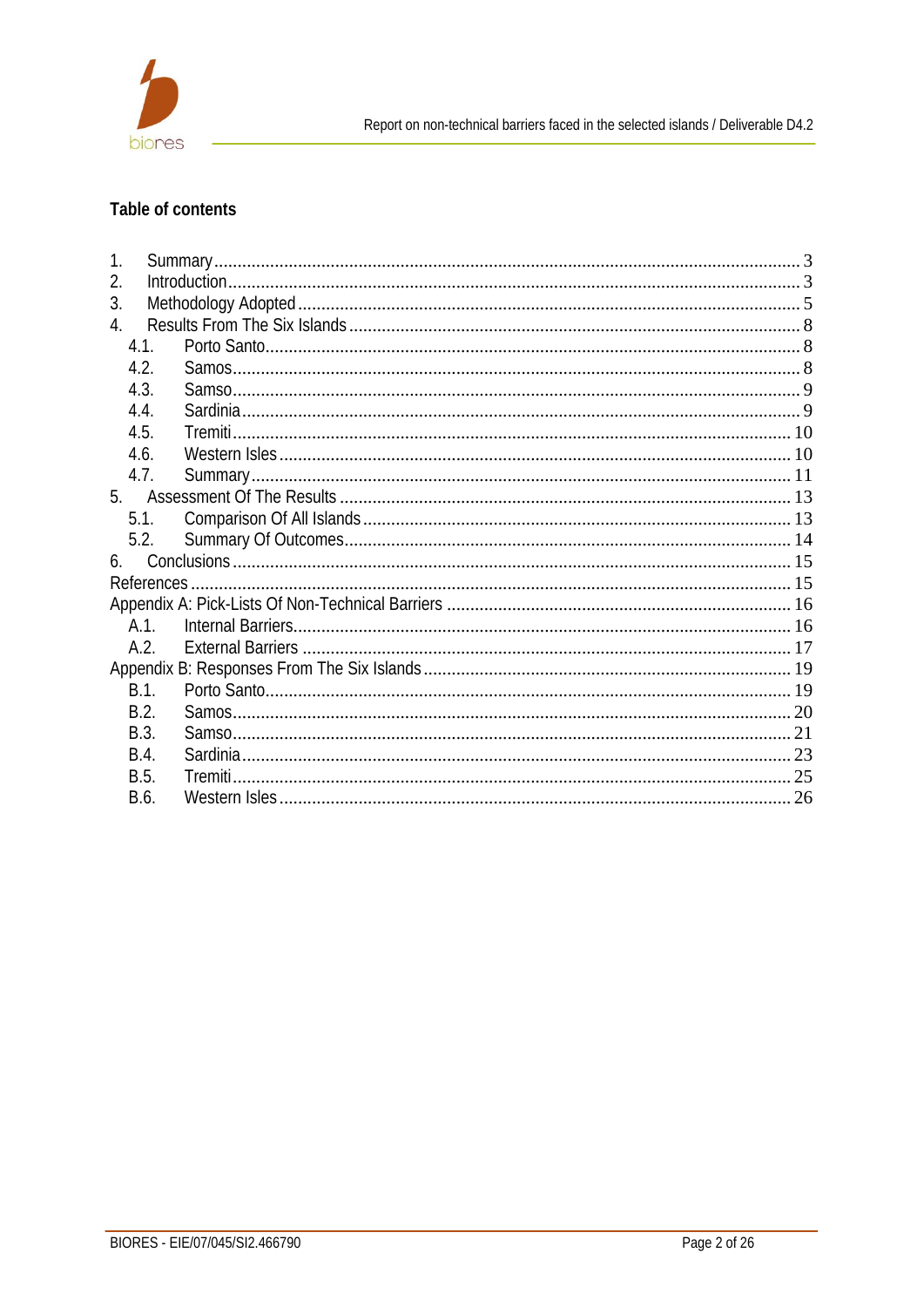

## **1. Summary**

The six island communities of Porto Santo, Samos, Samso, Sardinia, Tremiti, and Western Isles are test islands, faced with non-technical barriers that hinder investments in a biogas plant. Non-technical barriers are generally poorly defined, and the problem in this study is how to uncover them. Samso designed a questionnaire consisting of 43 questions, and all island representatives presented it orally or via email to selected politicians, municipal officers, farmers, or environmental experts in each island. The questionnaire generated 15 responses that are processed and summarized in this report. A preliminary SWOT analysis indicates in a plot that Sardinia is somewhat different from the rest, and Porto Santo has more difficulties than the other islands. The questionnaire responses contained comments that identified additional non-technical barriers, all now collected in pick-lists summing up to 129 questions. The pick-lists are intended for the software decision support system to be designed in a later work package.

## **2. Introduction**

Work package 4 of the BIORES project is an analysis of non-technical barriers hindering the promotion of technologies based on biogas in islands. The sooner such barriers are uncovered in a project the better. This report identifies and analyses non-technical barriers against biogas investments in the European islands which are participants of BIORES. The report is a first attempt to gather experience with non-technical barriers, and the results affect the specifications for a software decision support system to be designed in a later work package of BIORES.

The participating islands are rather dissimilar. Table 1 presents the islands, and it shows that the largest in terms of population is about 3 000 times larger than the smallest. In spite of the vast difference in size, every island produces within ½ - 1 ton of municipal waste per year per capita. That indicates that the potential yield from a biogas plant for municipal waste is small for a small island.

A companion report will present case studies for overcoming non-technical barriers (deliverable D4.3), and yet another report the result of a SWOT analysis in each island (deliverable D4.4).

The objective here is to survey the non-technical barriers in the six islands. This is easier said than done, because it can be difficult to recognize a non-technical barrier. There are obviously technical barriers in a biogas project, and these are easier to identify, because they are quantifiable. A non-technical barrier, on the other hand, is difficult to quantify.

| JOULUE. DIUNES VVEZ QUESIIUI II IGII EJ |                  |                       |                      |                        |                      |                 |
|-----------------------------------------|------------------|-----------------------|----------------------|------------------------|----------------------|-----------------|
|                                         | Sardinia<br>(IT) | Western Isles<br>(GB) | <b>Samos</b><br>(GR) | Porto<br>Santo<br>(PT) | <b>Samso</b><br>(DK) | Tremiti<br>(IT) |
| Population                              | 1 660 000        | 26 500                | 13 900               | 4 4 7 0                | 4 1 3 0              | 500             |
| Municipal<br>waste<br>[tons / year]     | 861 000          | 20 000                | 6 4 5 0              | 2410                   | 3 6 8 0              | 504             |

Table 1: Overview of the islands. Sorted according to population, left to right (Source: BIORES WP2 Questionnaire)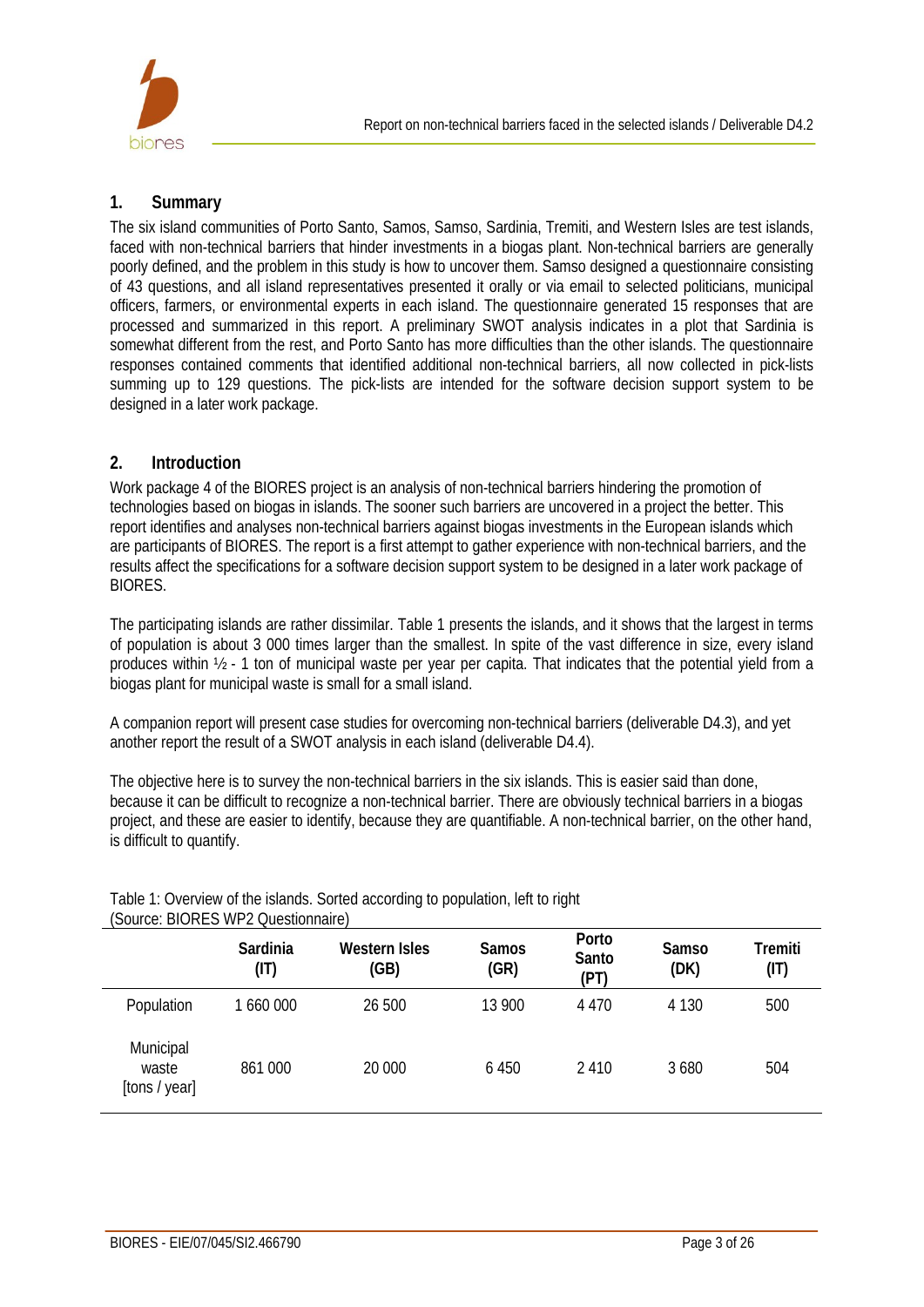

We propose the following working definition:

• A *non-technical barrier* (NTB) is a hindrance to a project, due to human concern as opposed to a technical hindrance.

It is not a precise definition, but it does provide guidance. Thus we immediately exclude barriers concerning the engineering design of the plant and its technical operation. Barriers characterized by anxiety or fear qualify as non-technical. Barriers concerning economy overlap the dividing line between technical and non-technical; thus we exclude technical-economic calculations, but we include personal judgement or intuition concerning a biogas project's economy. The following example illustrates the flavour of NTBs.

*Example*. The list below is a constructed sequence of events in a biogas project.

- 1. The municipality and a consulting company have identified a possible biogas plant location which is technically feasible and economically viable.
- 2. But a group of citizens protests and collects signatures, because the plant will *spoil the view*, and they are afraid it will *smell*.
- 3. A new location is searched, delaying the project, whereby the *financial plan becomes uncertain*.
- 4. The new location is accepted by most people, but there is still some *general scepticism*.

The sequence numbers refer to sequential project phases, and words in italics identify possible NTBs. *End of example*.

The literature provides several studies of NTBs similar to our objective. Concerning best practices and landfill gas, one report mentions the following list of NTBs (IEA 2000): awareness and perception, project economy, ownership and rights, access to markets, finance, planning, permitting, licensing, rules and bureaucracy. It even mentions some solutions to overcome the barriers from various countries.

Biogas in Sweden is rather advanced, and there is a recent study concerning incentives and barriers for expanding the use of biogas in Sweden (Lantz, Svensson, Bjornsson, Borjesson 2007). The authors organise the incentives and barriers according to sectors: municipal, industrial, agricultural, and the biogas plant. They do not distinguish between technical and non-technical barriers, but they mention several NTBs in tabular overviews. There is a similar kind of article concerning a whole country, namely Thailand (Prasertsan and Sajjakulnukit 2006).

A *good practice* guideline on anaerobic digestion (Warburton n.y.) specifies five major factors that affect a project:

- Project motivation (X)
- External consultation (X)
- Feedstock and products
- Project development (X)
- Plant construction and operations

In order to define the scope of NTBs generally, the (X) markers estimate where the NTBs affect a project (our estimate). The same reference lists a typical sequence of phases to achieve an authorization, summarized below.

- 1. *Prepare application*.
- 2. *Registration in the municipality*. Municipality checks to ensure correctness. Sends letter of acknowledgement.
- 3. *Publicise and consult*. Local press, WWW, library. Municipality sends to internal or external consultants.
- 4. *Case officer actions*. Officer inspects site, collects consulting results, writes and sends report to a committee. (X)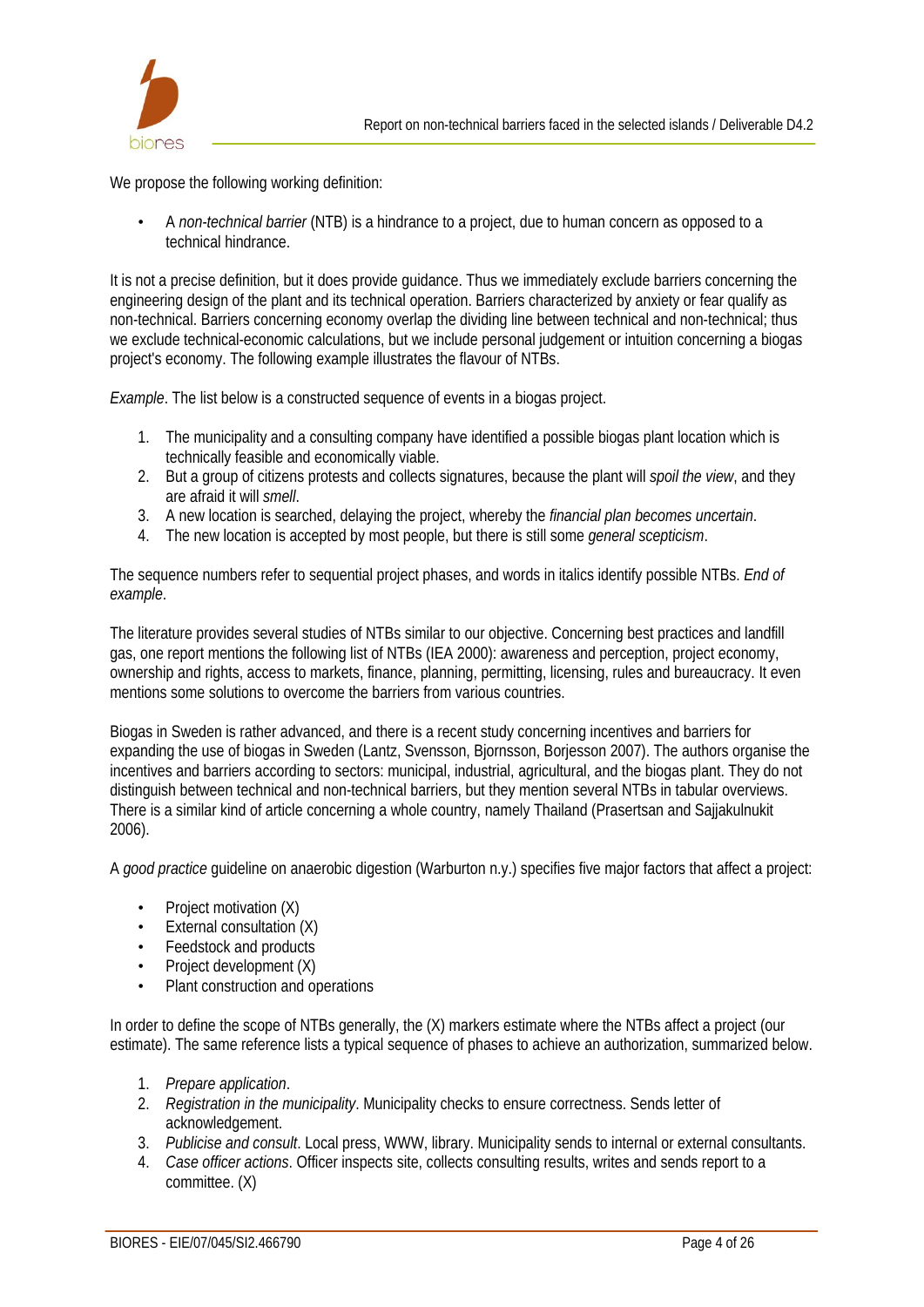

- 5. *Public release*. Municipality sends report and recommendation to the public. Public opposition. (X)
- 6. *Committee decision*. Permission or refusal. (X)
- *7. Appeal.* (X)

Again the (X) markers are our estimate of NTB occurrence. Together the two lists above indicate a gap: NTBs appear early in a project plan, but public opposition arrives late in the project life cycle.

It is not our objective here to close that gap, but we would like to make it clear to investors what NTBs a biogas project might face, at an early stage of a project.

#### **3. Methodology Adopted**

Our approach is to identify some NTBs in the participating islands by means of a questionnaire, and then derive an overview that indicates how bad the situation is. We designed one questionnaire for all islands as a means to achieve some answers and opinions. With the future software decision support system in mind, the answers are quantified in order to be processed by a computer. Although the literature describes many NTBs, there is a lack of an organized approach that captures them.

A SWOT analysis on the other hand provides a two-dimensional, nested arrangement of S) *strengths*, W) *weaknesses*, O) *opportunities*, and T) *threats* (see for example University of Cambridge 2008). It seems the SWOT framework can also organise NTBs; intuitively a barrier is related to weaknesses and threats, rather than strengths and opportunities. We intend to perform a SWOT analysis anyway in the BIORES project (deliverable D4.4), and a common framework will thus link the questionnaire to the SWOT analysis.

The SWOT framework distinguishes on the top level between the *internal environment* and the *external environment* (Table 2). We choose to let the geographical boundary of an island discriminate between internal and external, because it is a well-defined criterion.

The list below describes each category of Table 2 in slightly more detail.

- *Strength*. A resource or capacity the organisation can use.
- *Weakness*. A limitation, fault, or defect in the organisation.
- *Opportunity*. Any favourable situation in the organisation's environment. A trend, a change, or a need that can be exploited.
- *Threat*. Any unfavourable situation in the organisation's environment. A barrier or a constraint that might cause problems, damage or injury.

It follows that the categories Strength and Weakness can be seen as two extremes on a scale regarding the internal environment, similar to a negative and a positive semi-axis. The categories Threat and Opportunity can be seen as a negative and a positive semi-axis on a scale regarding the external environment.

Table 2: SWOT table (University of Cambridge 2008)

|                 |                  | <b>External environment</b> |               |  |
|-----------------|------------------|-----------------------------|---------------|--|
|                 |                  | Threats                     | Opportunities |  |
| <b>Internal</b> | <b>Strengths</b> | Confront                    | Exploit       |  |
| environment     | Weaknesses       | Avoid                       | Search        |  |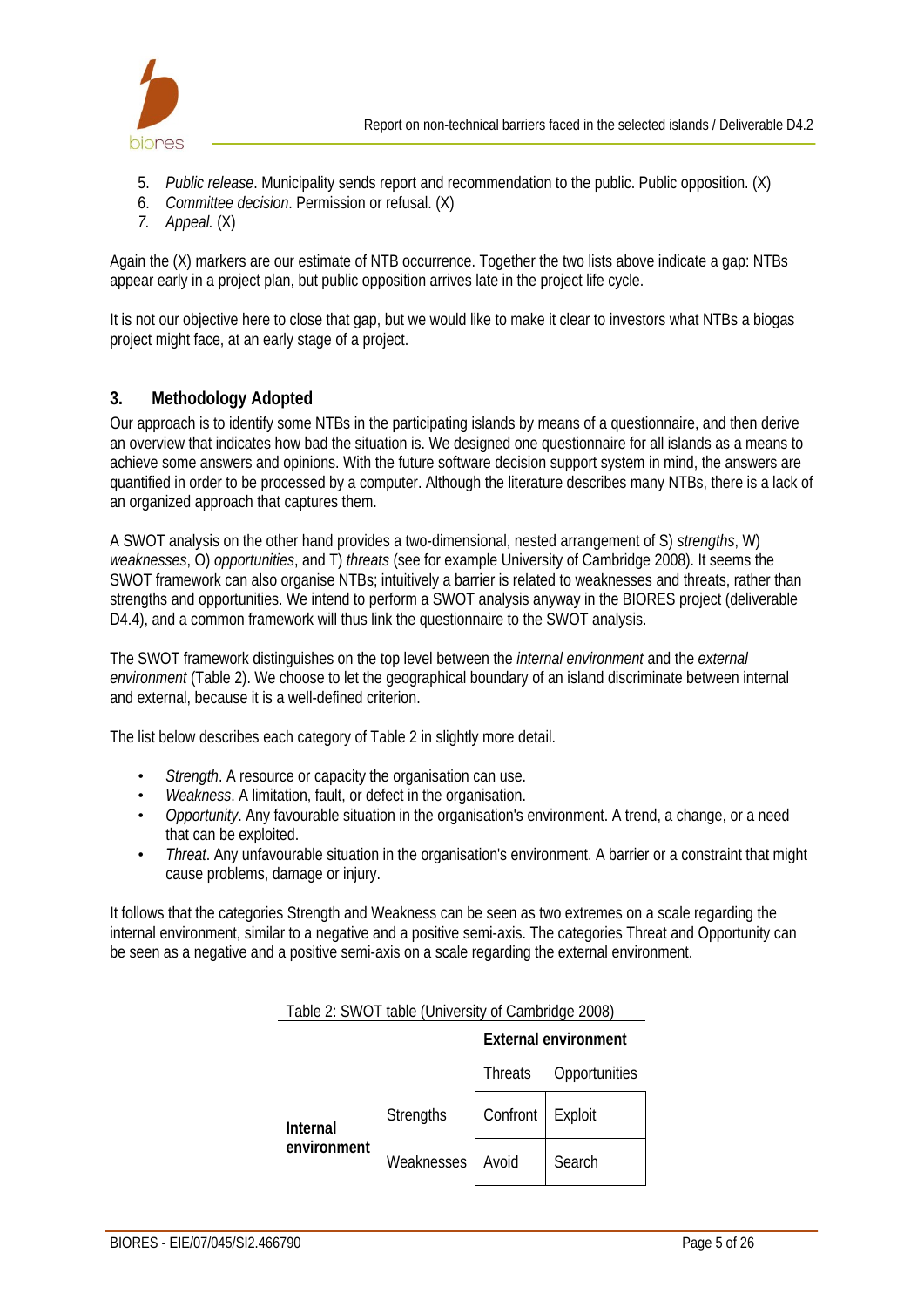

*Example*. From a project in Samso regarding renewable energy we have identified the following internal barriers:

- Municipality administration is slow
- Prices are uncertain
- Need for training and education
- Wind turbines spoil landscape
- Scarcity of suppliers and repair companies

These items are internal to the island. The second item 'Prices are uncertain' could be regarded as external, if the prices are given by a market or a supplier external to the island, for instance the cost of electricity. As the price is a matter of negotiation locally on the island, it is categorised as 'Internal'. The following are examples of external barriers:

- New government removed the subsidies
- National goals were lowered
- Tax even on RE energy (rape seed oil for instance)
- Electric car technology is immature

These barriers typically originate in the government, the EU, or an external market; they are given and cannot be affected by internal actions. *End of example*.

Table 3 lists the 43 questions in the questionnaire submitted to the participating islands. The questions are drawn from the literature, and the table defines whether we regard each question as external or internal. Linguistically they are not questions, but *propositions* that the respondent can evaluate quickly, but we prefer to call them *questions* anyway for convenience. The *subject* column groups the questions similar to groupings quoted in the literature, but here the subject also indicates the type of person that would be able to respond. Thus a politician, say, could reply to municipal questions together with a municipal officer; a farmer could reply to agriculture questions; economy related questions could be evaluated by an investor, which could be both a farmer and the municipality.

*Example*. To illustrate the layout of the questionnaire, question 1 is a proposition related to the municipality:

• There are too many agencies and authorities responsible for biogas.

The respondent then had to select one answer from the following list:

- $\Box$  I absolutely agree
- $\Box$  I more or less agree
- $\Box$  I slightly agree
- $\Box$  I slightly disagree
- $\Box$  I more or less disagree
- $\Box$  I absolutely disagree

The answer list is symmetrical, but there is no middle answer in order to enforce a decision from the respondent. If the respondent did not wish to answer, a blank answer was accepted. *End of example*.

To enable processing on a computer we associate each answer with a number, the *agreeability* of the question. Thus 'I absolutely agree' is equivalent to  $+3$ , 'I more or less agree' is equivalent to  $+2$ , and so on until 'I absolutely disagree' which is equivalent to -3. All responses have been encoded and collected in a spreadsheet file (D41Table1.xls).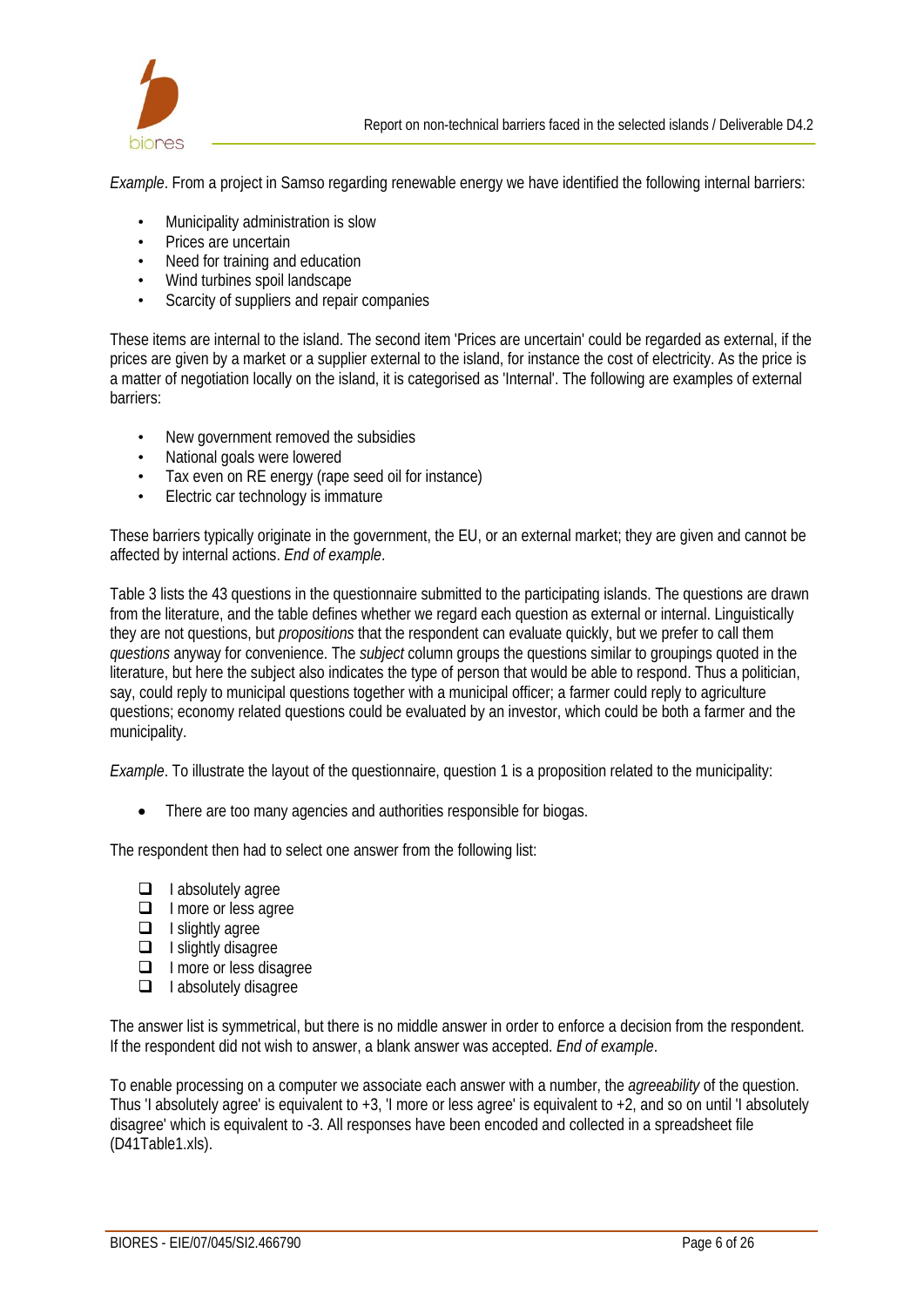

| No              | Question                                                                                      | Subject     | <b>Direction</b> | <b>SWOT</b> |
|-----------------|-----------------------------------------------------------------------------------------------|-------------|------------------|-------------|
| 1               | There are too many agencies and authorities responsible for biogas                            | municipal   | negative         | external    |
| 2               | The agencies are slow to coordinate due to overlap in roles, responsibilities and functions   | municipal   | negative         | external    |
| 3               | The agencies' legislative framework of operation encourages cooperation with the private      | municipal   | positive         | external    |
|                 | sector (industry, agriculture)                                                                |             |                  |             |
| 4               | The agencies' legislative framework of operation encourages cooperation with the municipality | municipal   | positive         | external    |
| 5               | We have clear and well-established licensing procedures                                       | municipal   | positive         | external    |
| 6               | The average lead time to get an authorization is more than 6 months                           | municipal   | negative         | external    |
| 7               | We have national environmental quality objectives                                             | municipal   | positive         | external    |
| 8               | We have a limit or a ban on land-filling                                                      | municipal   | positive         | internal    |
| 9               | We have a legislative framework for municipal solid waste and sewage disposal                 | municipal   | positive         | external    |
| 10              | We have legislative restrictions on the supply of organic waste to a biogas plant             | municipal   | negative         | external    |
| 11              | We have legislative incentives to deliver industrial waste to a biogas plant                  | municipal   | positive         | internal    |
| 12              | We have a tax on waste incineration                                                           | municipal   | positive         | external    |
| 13              | We have a tax on commercial nitrogen fertilizers                                              | municipal   | positive         | external    |
| 14              | There will be a gate fee at a centralised biogas plant                                        | municipal   | negative         | internal    |
| 15              | Biogas is exempted from energy and CO2 taxes                                                  | municipal   | positive         | external    |
| 16              | It is feasible to supply industrial and municipal waste to the biogas plant                   | economy     | positive         | internal    |
| 17              | The biogas distribution network and storage capacity will be limited                          | economy     | negative         | internal    |
| $\overline{18}$ | Investors can get guarantees for selling prices, subsidies, and sales amounts                 | economy     | positive         | internal    |
| $\overline{19}$ | Biofuel vehicles are more expensive than conventional, such that biofuel is difficult to sell | economy     | negative         | external    |
| 20              | It is difficult to distribute and sell heat and electricity produced at the biogas plant      | economy     | negative         | internal    |
| 21              | Energy crop cultivation is subsidised                                                         | financing   | positive         | external    |
| 22              | There are satisfactory subsidies for investing in biogas plants                               | financing   | positive         | external    |
| 23              | There are subsidies for biofuel vehicles                                                      | financing   | positive         | external    |
| 24              | We have technologies for treating municipal and industrial waste, that can compete with       | market      | negative         | internal    |
|                 | biogas                                                                                        |             |                  |             |
| 25              | We have commercial fertilizers at low cost that can compete with the digestate                | market      | negative         | internal    |
| 26              | The biogas plant market is immature, such that investment costs are high                      | market      | negative         | external    |
| 27              | A biogas plant is a risky investment                                                          | market      | negative         | internal    |
| 28              | We would like a large number of small investors in the biogas plant                           | market      | positive         | internal    |
| 29              | We would like a major private investor in the biogas plant                                    | market      | negative         | internal    |
| 30              | We would like to fund the biogas plant investment through a private bank loan                 | market      | negative         | internal    |
| 31              | We can obtain financial support for unusual items, such as: operation, maintenance, creation  | market      | positive         | internal    |
|                 | of a consumer service office                                                                  |             |                  |             |
| 32              | We can get other biomass fuels, such as ethanol, that compete with biogas and its digestate   | market      | negative         | internal    |
|                 | for heat production                                                                           |             |                  |             |
| 33              | It is difficult to obtain contracts with heat plants and electricity distributors             | market      | negative         | internal    |
| 34              | Our farmers have only limited knowledge about the agricultural by-products from biogas        | agriculture | negative         | internal    |
|                 | production                                                                                    |             |                  |             |
| 35              | The digestate will improve the fertilisation of the fields                                    | agriculture | positive         | internal    |
| 36              | It is feasible to supply agricultural waste to the biogas plant                               | agriculture | positive         | internal    |
| 37              | We can grow energy crops, not intended for biogas, that have a higher profitability than      | agriculture | negative         | internal    |
|                 | biogas crops                                                                                  |             |                  |             |
| 38              | I will only consider biogas, if it does not cost me extra money                               | agriculture | negative         | internal    |
| 39              | We have legislative incentives to deliver agricultural waste to a biogas plant                | agriculture | positive         | internal    |
| 40              | Our general public is sceptical towards biogas plants                                         | other       | negative         | internal    |
| 41              | A biogas plant will improve sanitation                                                        | other       | positive         | internal    |
| 42              | The reduction in odour from spreading digestate, instead of non-digested manure, will be      | other       | positive         | internal    |
|                 | appreciated                                                                                   |             |                  |             |
| 43              | Excess biogas during the summer time will be a problem                                        | other       | negative         | internal    |

Table 3: All questions in the questionnaire. Each question is classified as *external* (threat versus opportunity) or *internal* (weakness versus strength) to the island.

The questions have a characteristic *direction*, and we associate a +1 with a positive direction and a -1 with a negative direction.

- *Positive direction:* higher agreeability is better.
	- Example Q5: We have clear and well-established licensing procedures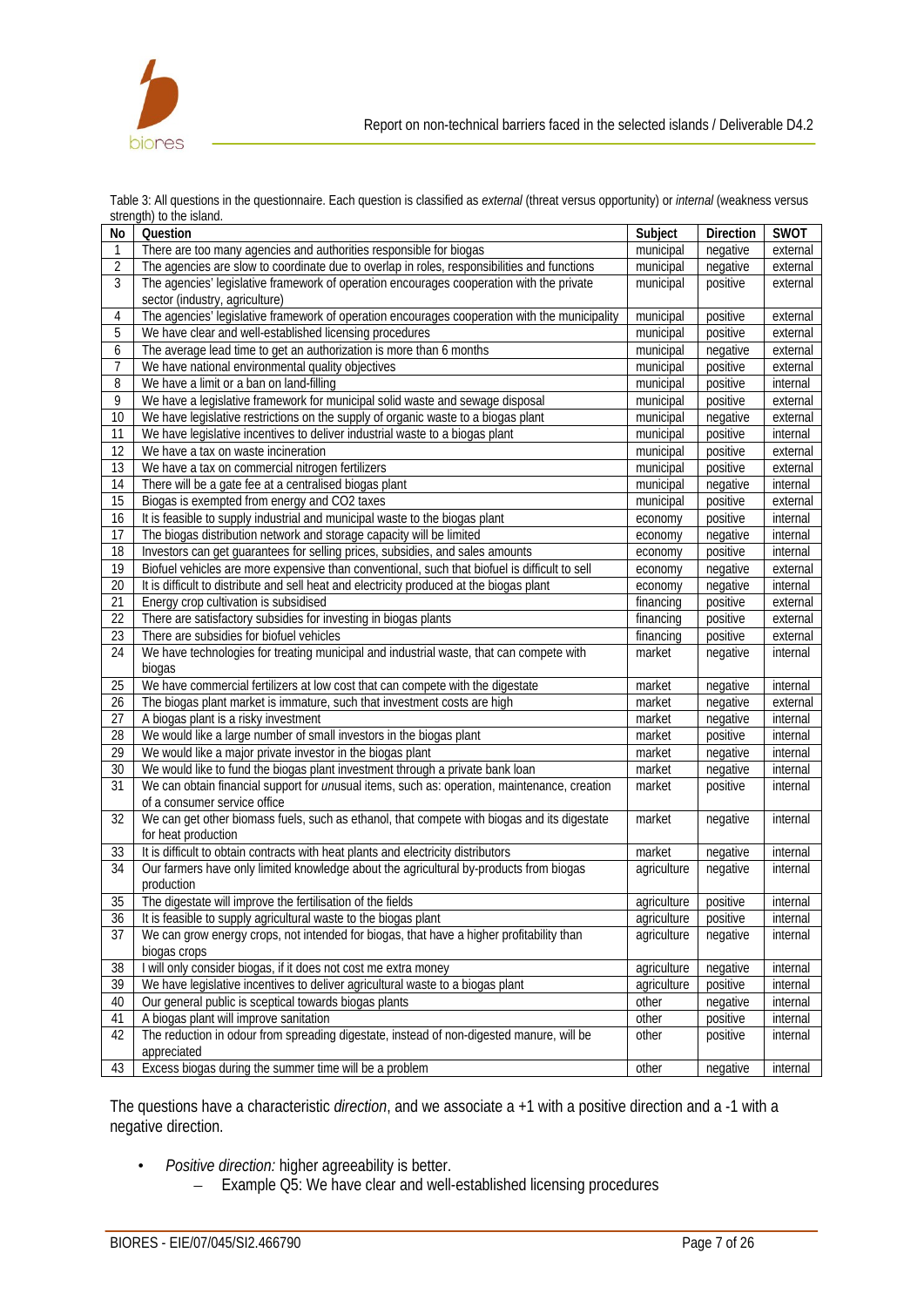

- *Negative direction:* lower agreeability is better.
	- Example Q1: There are too many agencies and authorities responsible for biogas

Using the definitions given so far, we can calculate a *score sk* related to the *k*th question,

 $S_k = a_k d_k$  ( $k = 1, 2, ..., Q$ )

Here *ak* is the agreeability, *dk* is the direction of the question (+1, -1), and *Q* is the total number of questions. The score is a convenient measure, because the higher the score the better.

#### **4. Results From The Six Islands**

We have received the following number of responses: Porto Santo 1, Samos 3, Samso 6, Sardinia 1, Tremiti 3, Western Isles 1.

For each island we have averaged the responses, if there were several, such that each island is associated with one (average) score profile. Appendix B shows for each island a plot of its score profile. It is important to remember that the score is adjusted for the direction of each question; therefore the higher score the better.

It is thus straight forward to find the questions that are problematic for a particular island, since these will likely be in the negative range. The barriers with the most negative scores are mentioned below for each island.

#### **4.1. Porto Santo**

Some facts about the island:

- Area: 47 Km2
- Population: 4 474
- Buildings: 2 409
- Municipal waste: 4 463 tons per year

The main industry is tourism. Its geography includes farmlands in the southern and central parts and further to the south a long shoreline with a few beaches, forests and grasslands to the west, rocky ledges and cliffs with a longer coastline to its north, forests to the northeast, drylands with grasses to the northern part, and mountains along the north-eastern part with about five to six main mountaintops with a few grasslands (Wikipedia). Agriculture is almost non-existent. All treated waste water is used for a golf course.

The island is among the three smallest of the six islands. Two thirds of the scores are negative, indicating relatively many non-technical barriers. The most severe barriers according to the questionnaire are: no clear licensing procedures (Q5), it takes a long time to get an authorization (Q6), legislation and taxes provide no incentives (Q11-14, Q21, Q23), investors cannot get guarantees (Q18, Q33), and there are other products that compete with biogas (Q32).

#### **4.2. Samos**

Some facts about the island:

• Area: 476 Km2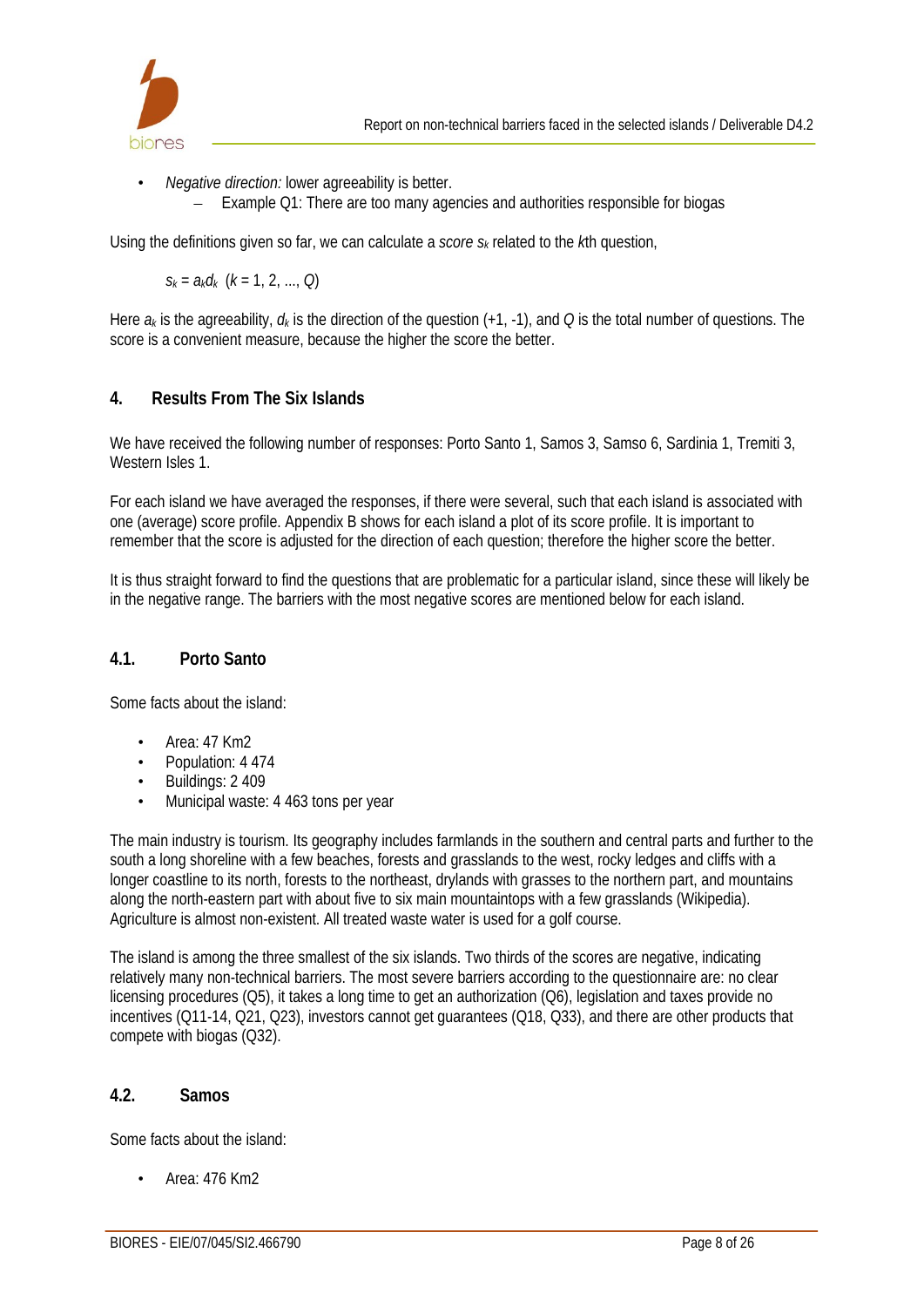

- Population: 13 858
- Buildings:
- Municipal waste: 6 454 tons per year

Samian economy depends mainly on the tourist industry which has been growing steadily since the early 1980s. The main agricultural products include grapes, honey, olives, olive oil, citrus fruit, dried figs, almonds and flowers. Samian wine, known primarily through a sweet Muscat wine, is also exported in several other appellations (Wikipedia).

The island is among the three largest of the six islands. About half of the scores are negative, which is better than Porto Santo, but still relatively many. The most severe barriers according to the questionnaire are: it takes a long time to get an authorization (Q6); there are taxes, fees and legislation barriers (Q12, Q14, Q39); it will be difficult to sell heat and electricity (Q20); investment costs are high (Q26); and farmers have only limited knowledge about biogas (Q34).

#### **4.3. Samso**

Some facts about the island:

- Area: 112 Km2
- Population: 4 130
- Buildings: 3 678
- Municipal waste: 6 448 tons per year

Agriculture is the primary business sector, and many products are exported from the island. Tourism is the second largest source of income, and half a million guests stay overnight every year. The renewable energy projects (windmills, district heating plants, renewable energy installations in private buildings) have also been an important source of jobs during the last ten years.

The island is among the three smaller islands. Samso returned 6 responses from 6 different persons, and the score profile is therefore an average. In several cases different persons answered differently to the same question. In those cases the truth is more or less undecided, especially if the answers are wide apart.

A little less than half of the scores are negative, which indicates a fair amount of barriers. The most severe barriers according to the questionnaire are: it takes a long time to get an authorization (Q6), legislation and subsidies are lacking (Q11, Q23), investing is deemed risky and financing is difficult (Q27, Q31, Q38), there is competition from energy crops (Q37), and the general public is sceptical (Q40).

#### **4.4. Sardinia**

Some facts about the island:

- Area: 24 000 Km2
- Population: 1 659 443
- Buildings: 1 031 648 house units
- Municipal waste: 860 966 tons per year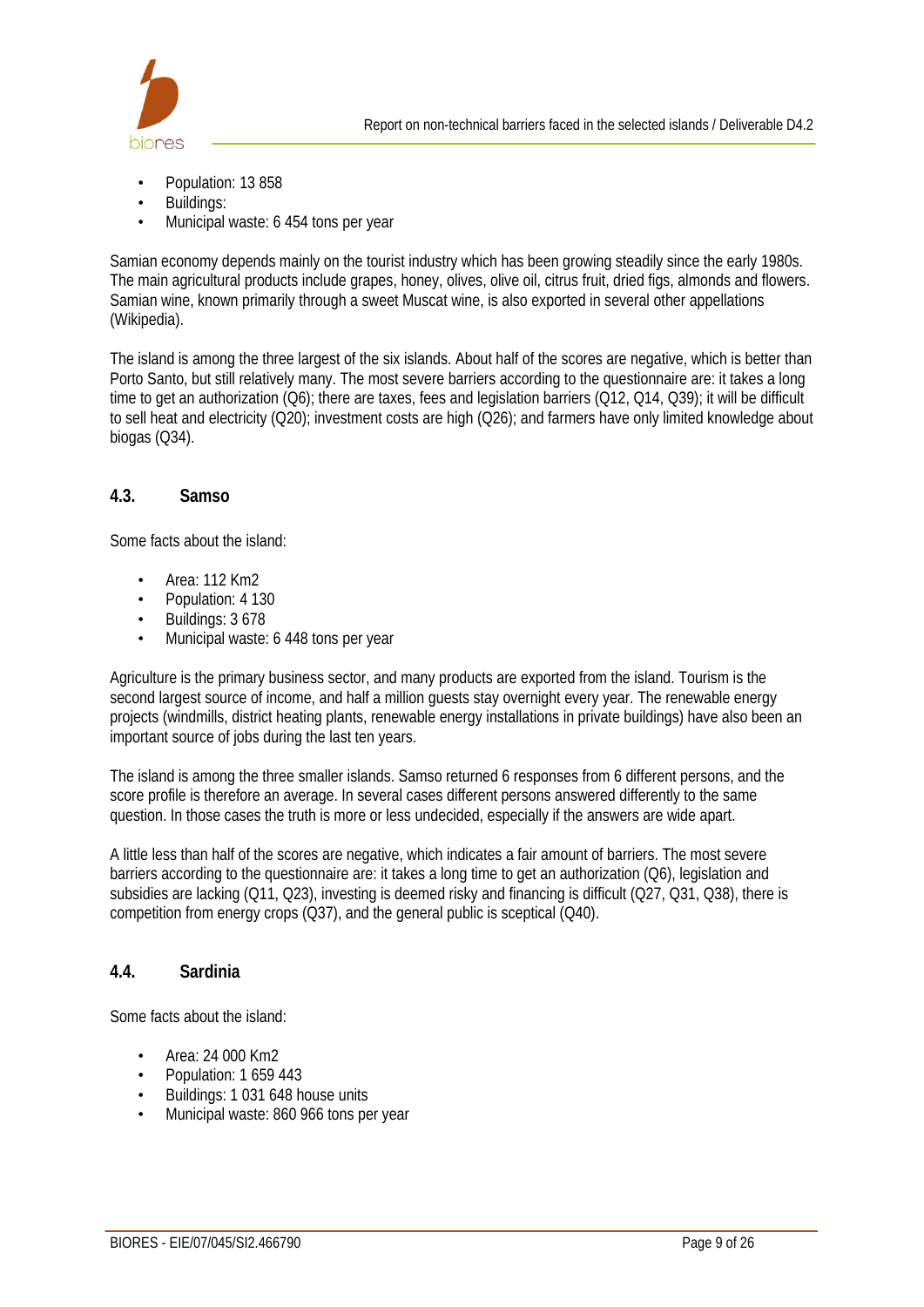

The Sardinian economy is focused on tourism, mining, commerce, services and information technology; an increasing income is coming from its wines and gastronomy. The island contains numerous extraordinary tourist areas. Several gold and silver mines operate on the island (Wikipedia).

The island is the largest of the six islands. Sardinia returned one questionnaire with 18 questions unanswered out of 43. Forty percent of the answered questions are negative. The most severe barriers according to the questionnaire are: there will be a gate fee (Q14), distribution and market will be limited (Q17, Q19, Q20), there is competition (Q24-25, Q32), investing is deemed risky (Q26), farmers have only limited knowledge (Q34), and the general public is sceptical (Q40).

## **4.5. Tremiti**

Some facts about the Tremiti archipelago:

- Area: 3 Km2
- Population: 500
- Buildings: 323
- Municipal waste: 504 tons per year

Tremiti is an archipelago of the Adriatic Sea, and it forms part of the Gargano national park. The islands are an important tourist attraction (1600 inhabitants in the summer). There is no landfill in the island, but the garbage is stored on boats and brought to the landfills of the province of Foggia (Puglia region – in front of the island).

Tremiti is the smallest of the six islands (or archipelagos). The respondent commented that there is a natural reserve (protected area) and consequently there is concern about the social acceptance of a biogas plant. Lack of specific technical knowledge and social resistance are key elements considering the non-technical barriers in the biogas field in Tremiti Islands.

About half of the answers are negative. The most severe barriers according to the questionnaire are: it takes a long time to get an authorization (Q6), lack of legislative incentives (Q11, Q15, Q21, Q22, Q39), distribution of biogas will be limited (Q17), biofuel will be difficult to sell (Q19), investment costs seem high (Q26), farmers have only limited knowledge about biogas (Q34), farmers will only invest at no extra cost (Q38), and the general public is sceptical towards a biogas plant (Q40).

#### **4.6. Western Isles**

Some facts about the Western Isles archipelago:

- Area: 3 071 Km2
- Population: 26 502
- Buildings: 11 275
- Municipal waste: 20 000 tons per year

The economy depends on five sectors for employment: other services (private), construction, distribution (i.e. retailing and most wholesaling), health, and education. There has been a drop in agriculture, fishing and fish farming employment. (http://www.cne-siar.gov.uk/factfile/economy/).

The islands are among the three largest of the six islands (or archipelagos). Sixty percent of the answers are negative. The most severe barriers according to the questionnaire are: it takes a long time to get an authorization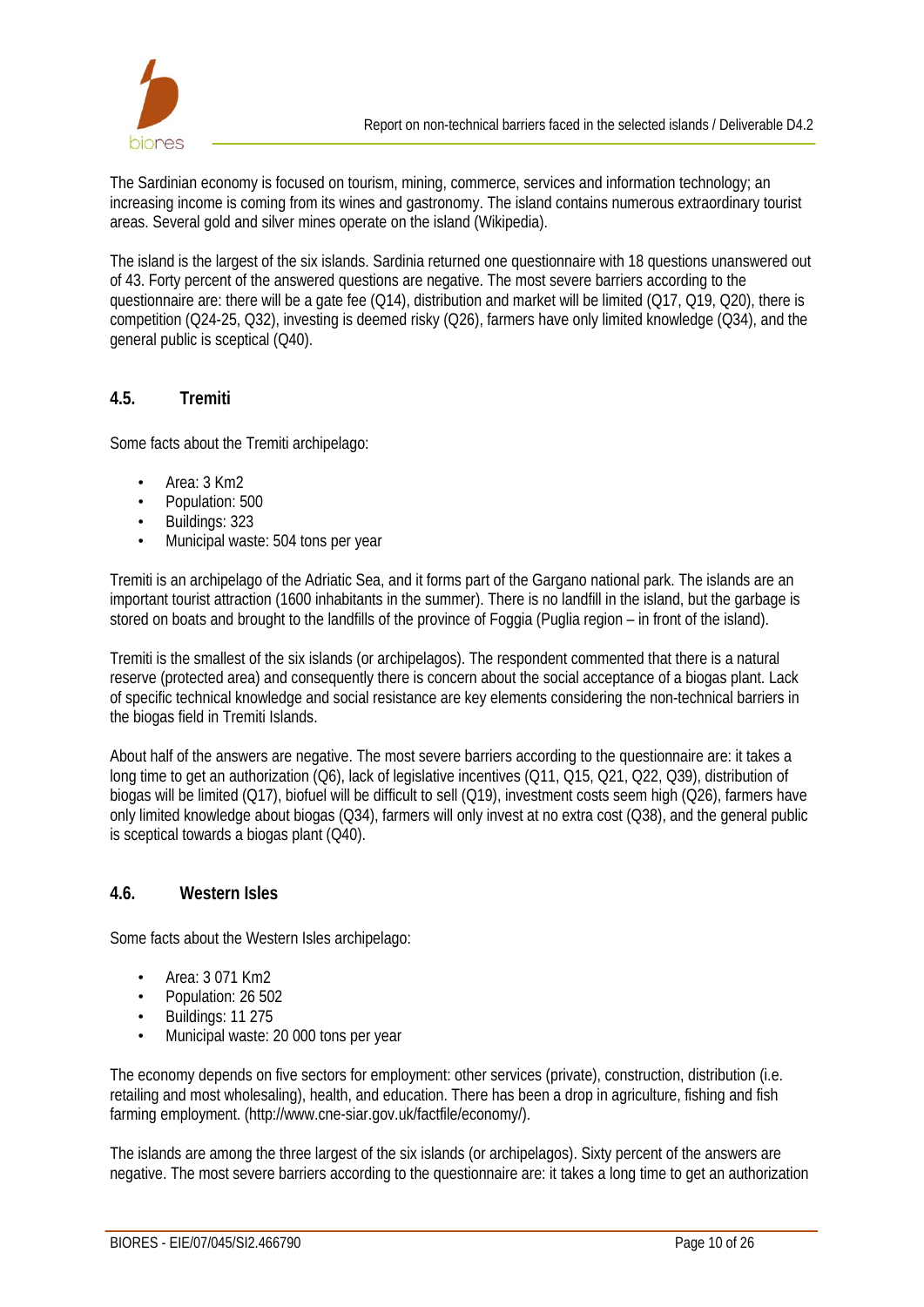

(Q6), lack of legislative incentives (Q10 - Q14, Q22 - Q23, Q39), biogas distribution and storage will be limited (Q17), biofuel will be difficult to sell (Q19), there is competition (Q24 - Q25), investment costs seem high (Q26), farmers have limited knowledge of biogas (Q34), and investors will only invest at no extra cost (Q38).

#### **4.7. Summary**

Table 4 summarizes all the barriers mentioned above. The table shows 27 barriers that are problematic in the sense that they scored lowest (most negatively). They were selected from the score plots in Appendix B as the lowest scores, within a band relative to each island. Very roughly speaking most barriers are legislative or market related.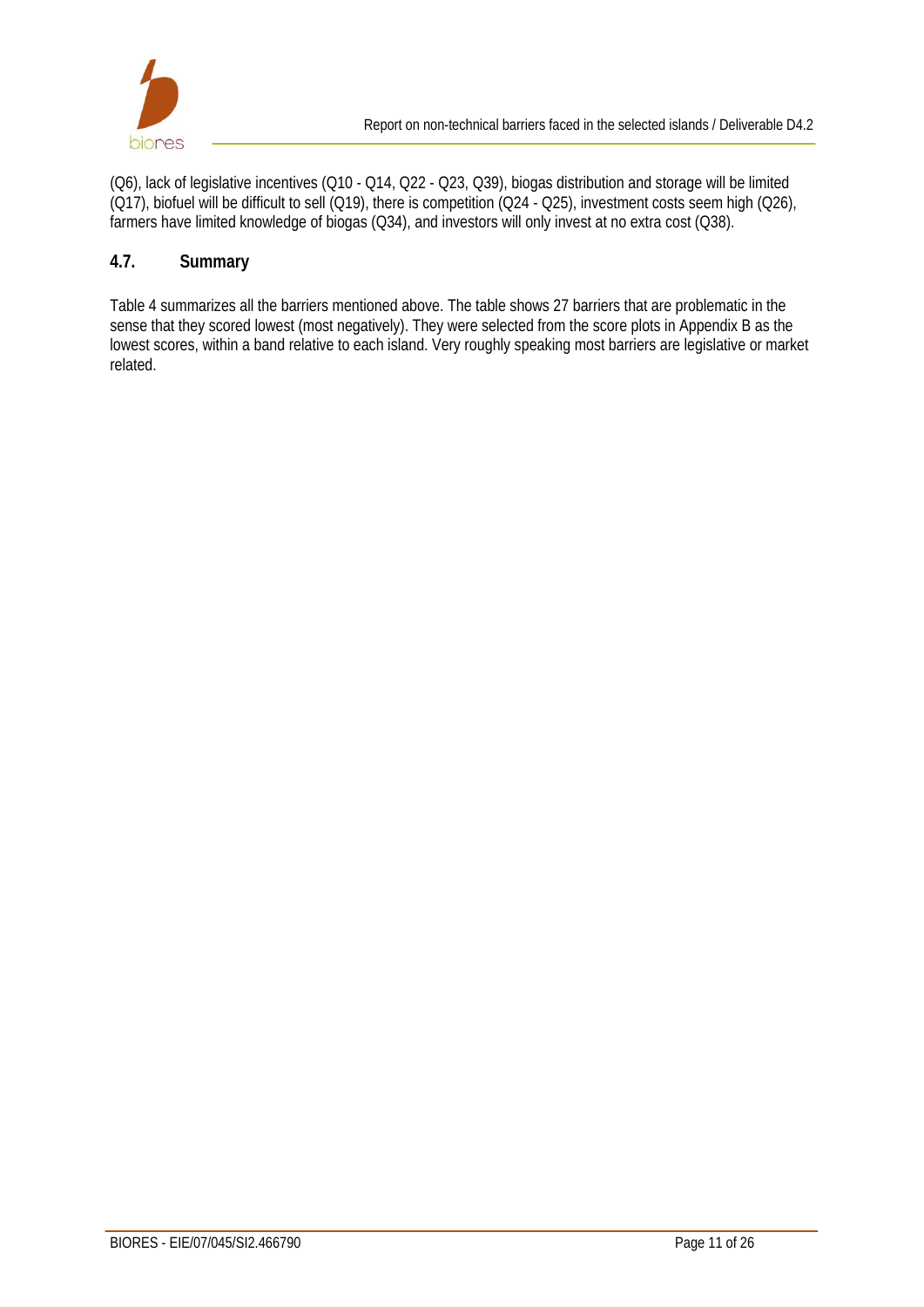

|                                                        | Porto<br>Santo | Samos | <b>Samso</b> | Sardinia | Tremiti | Western<br>Isles |
|--------------------------------------------------------|----------------|-------|--------------|----------|---------|------------------|
| 5. We have clear and well-established licensing        |                |       |              |          |         |                  |
| procedures                                             | X              |       |              |          |         |                  |
| 6. The average lead time to get an authorization       |                |       |              |          |         |                  |
| is more than 6 months                                  | X              | X     | X            |          | X       | X                |
| 10. We have legislative restrictions on the            |                |       |              |          |         |                  |
| supply of organic waste to a biogas plant              |                |       |              |          |         | Χ                |
| 11. We have legislative incentives to deliver          |                |       |              |          |         |                  |
| industrial waste to a biogas plant                     | X              |       | X            |          | X       | X                |
| 12. We have a tax on waste incineration                | X              | х     |              |          |         | Χ                |
| 13. We have a tax on commercial nitrogen               |                |       |              |          |         |                  |
| fertilizers                                            | X              |       |              |          |         | X                |
| 14. There will be a gate fee at a centralised          |                |       |              |          |         |                  |
| biogas plant                                           | Х              | Χ     |              | Χ        |         | Χ                |
| 15. Biogas is exempted from energy and CO <sub>2</sub> |                |       |              |          |         |                  |
| taxes                                                  |                |       |              |          | Х       |                  |
| 17. The biogas distribution network and storage        |                |       |              |          |         |                  |
| capacity will be limited                               |                |       |              | Χ        | Х       | X                |
| 18. Investors can get guarantees for selling           |                |       |              |          |         |                  |
| prices, subsidies, and sales amounts                   | X              |       |              |          |         |                  |
| 19. Biofuel vehicles are more expensive than           |                |       |              |          |         |                  |
| conventional, such that biofuel is difficult to sell   |                |       |              | X        | X       | X                |
| 20. It is difficult to distribute and sell heat and    |                |       |              |          |         |                  |
| electricity produced at the biogas plant               |                | X     |              | X        |         |                  |
| 21. Energy crop cultivation is subsidised              | X              |       |              |          | Х       |                  |
| 22. There are satisfactory subsidies for               |                |       |              |          |         |                  |
| investing in biogas plants                             |                |       |              |          | X       | X                |
| 23. There are subsidies for biofuel vehicles           | X              |       | Χ            |          |         | Х                |
| 24. We have technologies for treating municipal        |                |       |              |          |         |                  |
| and industrial waste, that can compete with            |                |       |              | X        |         | X                |
| biogas                                                 |                |       |              |          |         |                  |
| 25. We have commercial fertilizers at low cost         |                |       |              |          |         |                  |
| that can compete with the digestate                    |                |       |              | Χ        |         | Х                |
| 26. The biogas plant market is immature, such          |                |       |              |          |         |                  |
| that investment costs are high                         |                | X     |              | X        | X       | X                |
| 27. A biogas plant is a risky investment               |                |       | Χ            |          |         |                  |
| 31. We can obtain financial support for unusual        |                |       |              |          |         |                  |
| items, such as: operation, maintenance,                |                |       | Х            |          |         |                  |
| creation of a consumer service office                  |                |       |              |          |         |                  |
| 32. We can get other biomass fuels, such as            |                |       |              |          |         |                  |
| ethanol, that compete with biogas and its              | Χ              |       |              | Χ        |         |                  |
| digestate for heat production                          |                |       |              |          |         |                  |
| 33. It is difficult to obtain contracts with heat      | X              |       |              |          |         |                  |
| plants and electricity distributors                    |                |       |              |          |         |                  |
| 34. Our farmers have only limited knowledge            |                |       |              |          |         |                  |
| about the agricultural by-products from biogas         |                | Χ     |              | X        | X       | X                |
| production                                             |                |       |              |          |         |                  |
| 37. We can grow energy crops, not intended for         |                |       |              |          |         |                  |
| biogas, that have a higher profitability than          |                |       | Х            |          |         |                  |
| biogas crops                                           |                |       |              |          |         |                  |
| 38. I will only consider biogas, if it does not cost   |                |       | X            |          | X       | X                |
| me extra money                                         |                |       |              |          |         |                  |
| 39. We have legislative incentives to deliver          |                | Χ     |              |          | X       | Χ                |
| agricultural waste to a biogas plant                   |                |       |              |          |         |                  |
| 40. Our general public is sceptical towards            |                |       | X            | X        | X       |                  |
| biogas plants                                          |                |       |              |          |         |                  |

Table 4: Cross reference summary. Barriers with the most negative scores for each island.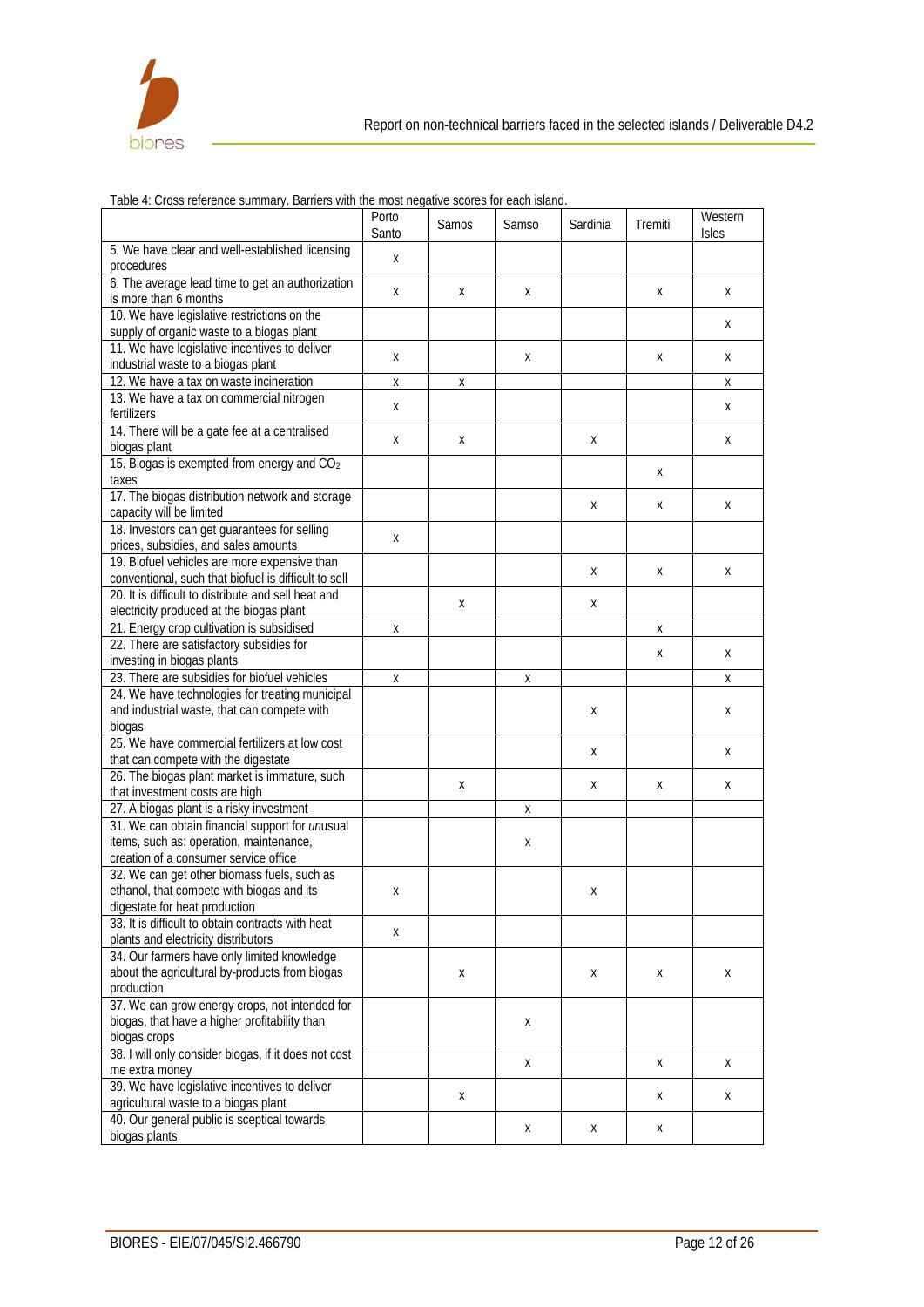

## **5. Assessment Of The Results**

In many cases the islands returned comments to the questions, and these have generated new NTBs. The following six steps describe the procedure.

- 1. The initial set of NTBs was compiled from the literature.
- 2. Each NTB was rephrased into a proposition and entered in the questionnaire.
- 3. The NTBs were added to two pick-lists: one for external, one for internal.
- 4. The questionnaire generated comments.
- 5. Some comments were identified as new NTBs.
- 6. The new NTBs were rephrased and added to the two pick-lists

As a result we now have two pick-lists with 81 internal NTBs and 38 external NTBs (Appendix A). At first sight these appear unmanageable, but with a view to the future software decision support system, they can form basic material for tailor-made questionnaires.

The data collection activity revealed that some questions are unclear to some persons, but not to others. It is therefore natural to merge response profiles from several persons from the same island, such that the final single profile contains answers to all questions, and preferably answers that are the most accurate. The questionnaire is therefore not a statistical survey, but an inquiry into expert knowledge.

It takes perhaps one hour to interview one person through the full set of 43 questions. That is in many cases a large burden to put on a busy respondent, yet the set of questions cover only a subset of all NTBs. Furthermore some questions may seem irrelevant to one island, but not to other islands. The ideal situation is therefore a tailor-made set of questions that suits the particular island. The pick-lists will be useful for this purpose in the future.

## **5.1. Comparison Of All Islands**

A preliminary SWOT analysis provides a summary of all islands relative to each other. We interpret the score of an internal question as a score on a scale from Weakness (-3) to Strength (+3), and the score of an external question on a scale from Threat (-3) to Opportunity (+3). Figure 1 shows each island as a point or a *centre*. If two islands are close, they face the same degree of resistance, although the barriers may be different.

The plot shows four islands in the lower left hand quadrant, which is to be expected since we are looking for barriers. A barrier is a negative factor, and if both the average external score and the average internal score is negative, the centre must lie in the lower left quadrant. Samso is in the upper right quadrant, which means a slight amount of opportunity and strength at the same time, according to the questionnaire. Sardinia is by itself in the lower right quadrant, which indicates opportunity, but also some weakness. That result may be unreliable, however, due to Sardinia's 18 unanswered questions.

The centre  $(x, y)$  for an island combines the average external and average internal scores,

$$
x = \frac{1}{m} \sum_{i=1}^{m} s_i, \quad y = \frac{1}{n} \sum_{j=1}^{n} s_j
$$

Here *si* is the *i*th external question score of *m* external questions, and *sj* is the *j*th internal question score of *n* internal questions. The total number of questions is *Q = m + n*. Since we take averages, we can also calculate standard deviations within external questions and internal questions.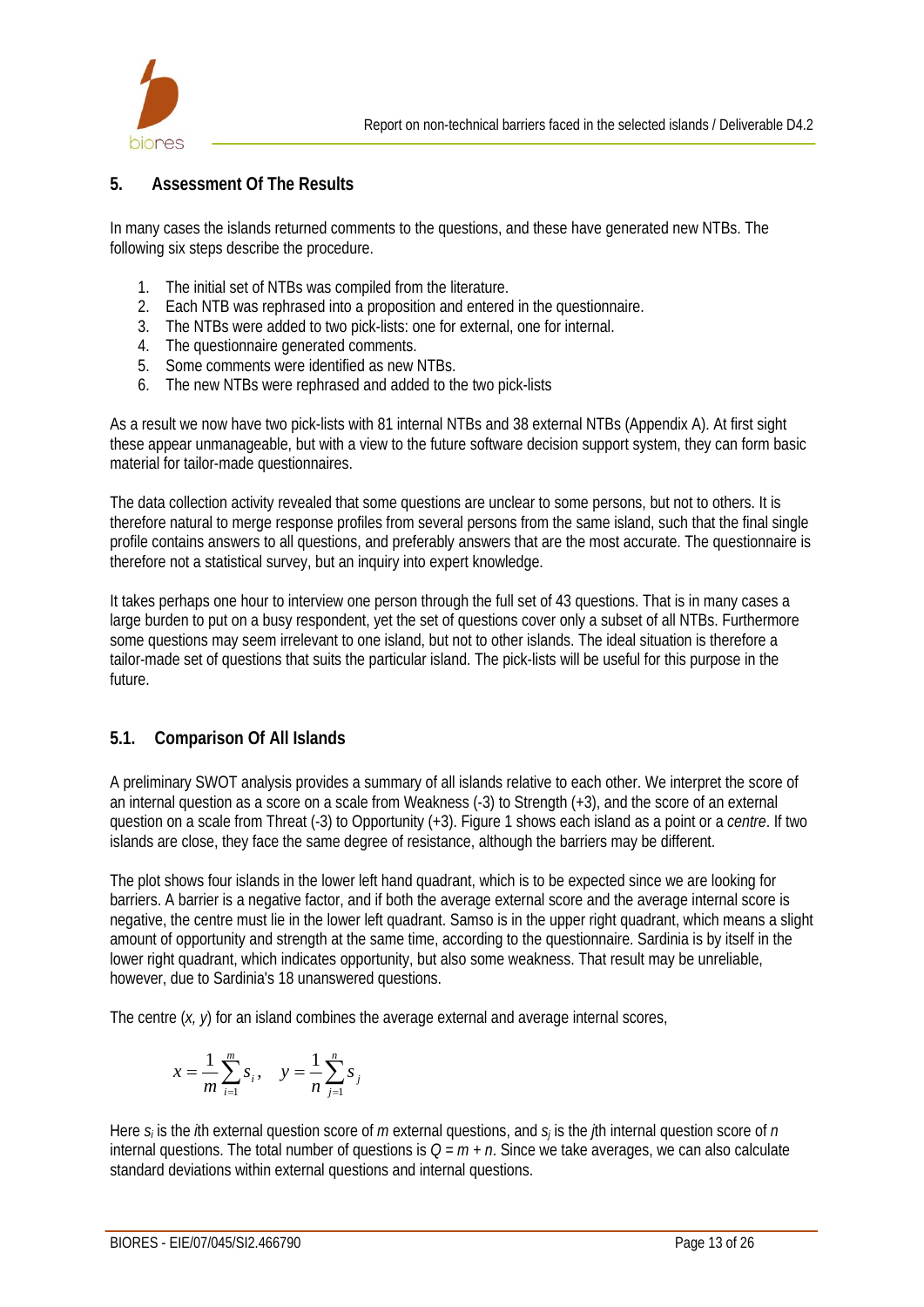



Figure 1. SWOT plot. Each island achieves an average external score *x* (horizontal) and an average internal score *y* (vertical). They map to a point (*x*, *y*). Ellipses indicate uncertainty along each axis (1/10 of the standard deviation along each axis).

Figure 1 includes ellipses showing the standard deviations, as a measure of the spread of the answers. We interpret a large spread as a large uncertainty in the location of the centre. The standard deviations are all relatively large numbers, and it was necessary to plot just 1/10 of the standard deviations to preserve the graphical overview. There is a standard deviation associated with each axis of the plot; therefore the curves around each centre are ellipses with semi-axes parallel to the coordinate axes.

The plot may be inaccurate, but it provides a quick overview. The accuracy increases with the accuracy of the questionnaire, and if the respondents within an island agree on the answers. The plot is a proposal for the upcoming deliverable on the SWOT analysis.

#### **5.2. Summary Of Outcomes**

The following list summarizes the material outcomes of the questionnaire task:

- WP4 questionnaire, deliverable D4.1 (43 questions, 1 PowerPoint file)
- Responses (15 PowerPoint files)
- Summary score sheet (1 Excel file)
- Pick-list of 81 internal factors (Appendix A)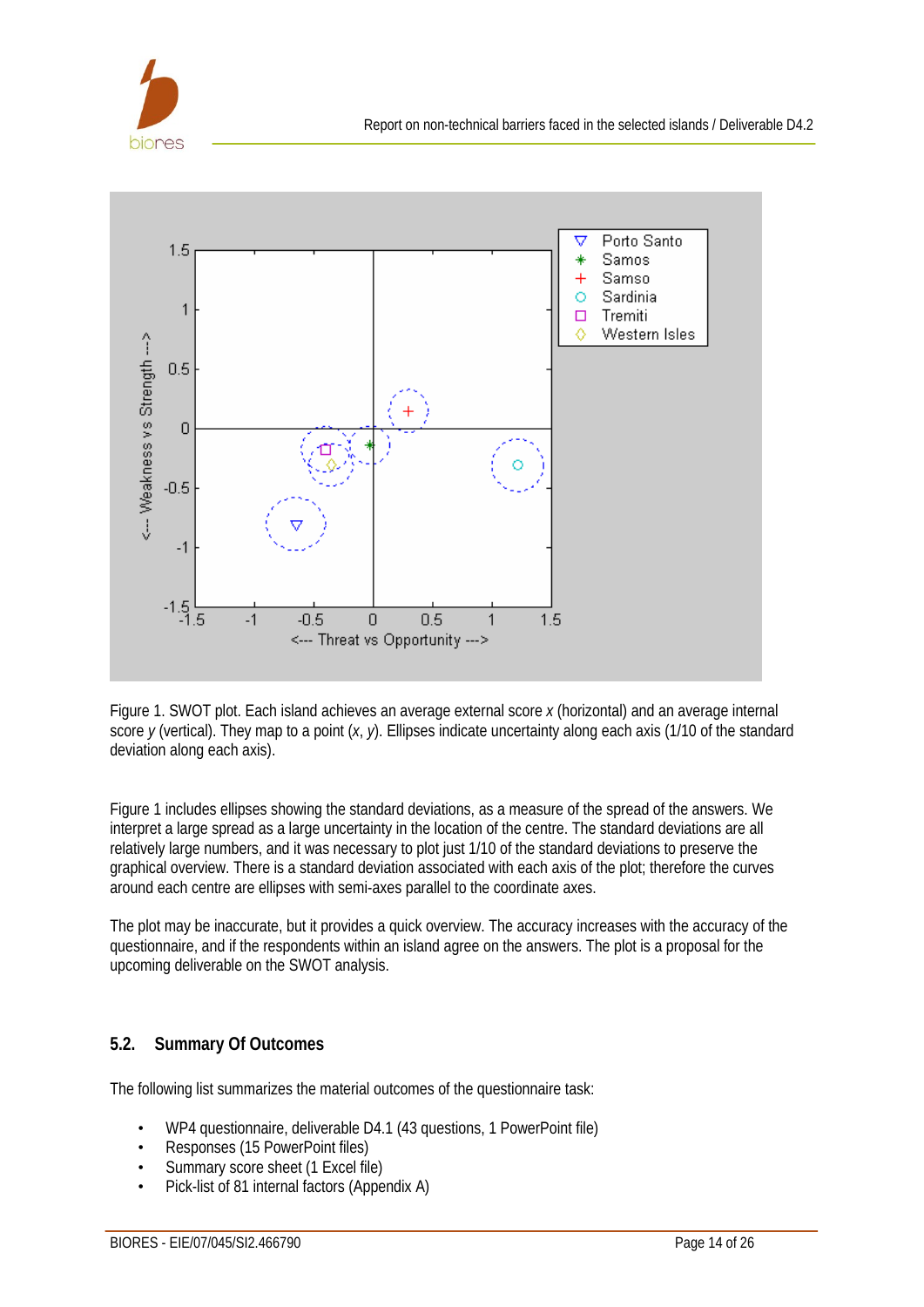

- Pick-list of 38 external factors (Appendix A)
- Deliverable D4.2 (this report)

The WP4 questionnaire could perhaps be used in other projects with some modifications. All responses are summarized in a spreadsheet file, and can be processed on a computer. The two pick-lists are outcomes for future use in the planned software decision support system.

## **6. Conclusions**

Have we now uncovered the NTBs in the six islands, as we set out to do? The answer is: only partially. It is a good initial attempt, but incomplete, because it turned out that one questionnaire does not fit all islands. The work is rather a manual prototype, which provides detailed specifications to the software system planned for a later work package. The importance lies more in the described approach, less in the calculated results. Once the approach is embedded in software, the whole analysis can be done over again in order to improve the accuracy of the results.

The questionnaire prompted comments from the islands, and these fed back into the pick-lists of questions, such that these grew during the activity. A recommendation is therefore to regard such pick-lists as a dynamic repository that can grow with time. Another recommendation is to use such a questionnaire, not for a statistical survey, but as an aid to interview experts and stakeholders.

The pick-lists and the SWOT organisation are inputs to the future software decision support system to be designed in a later work package of the BIORES project. The pick-lists can form the basis for a tailor-made questionnaire for each island, and thus help the islands to more precisely identify and overcome the local nontechnical barriers.

#### **References**

- 1. IEA (2000): *International Perspective On Energy Recovery From Landfill Gas*. International Energy Agency, IEA CADDET Centre for Renewable Energy, ETSU, 168 Harwell, Oxfordshire OX11 0RA, UK [Retrieved from www.caddet-re.org on 9 Jul 2008]
- 2. P.J. Jorgensen, S. Hermansen, Aa. Johnsen and J.P. Nielsen (2007): *Samso A Renewable Energy Island, 10 Years Of Development And Evaluation*. Planenergi and Samso Energy Academy. [Downloadable from http://www.energiakademiet.dk]
- 3. M. Lantz and M. Svensson and L. Björnsson and P. Börjesson (2007). The prospects for an expansion of biogas systems in Sweden: Incentives, barriers and potentials. *Energy Policy* 35 (2007) 1830 – 1843.
- 4. Prasertsan, S., and Sajjakulnukit, B., (2006). Biomass and biogas energy in Thailand: Potential, opportunity and barriers. *Renewable Energy* 31 (2006) 599-610.
- 5. University of Cambridge (2008): SWOT, http://www.ifm.eng.cam.ac.uk/dstools/paradigm/swot.html. [Retrieved 22 March 2008]
- 6. D. Warburton (ed.) (n.y.): *Anaerobic Digestion Of Farm And Food Processing Residues Good Practice Guidelines*. Environmental Resolve, The Environment Council, 21 Elizabeth Street, London SW1W 9RP.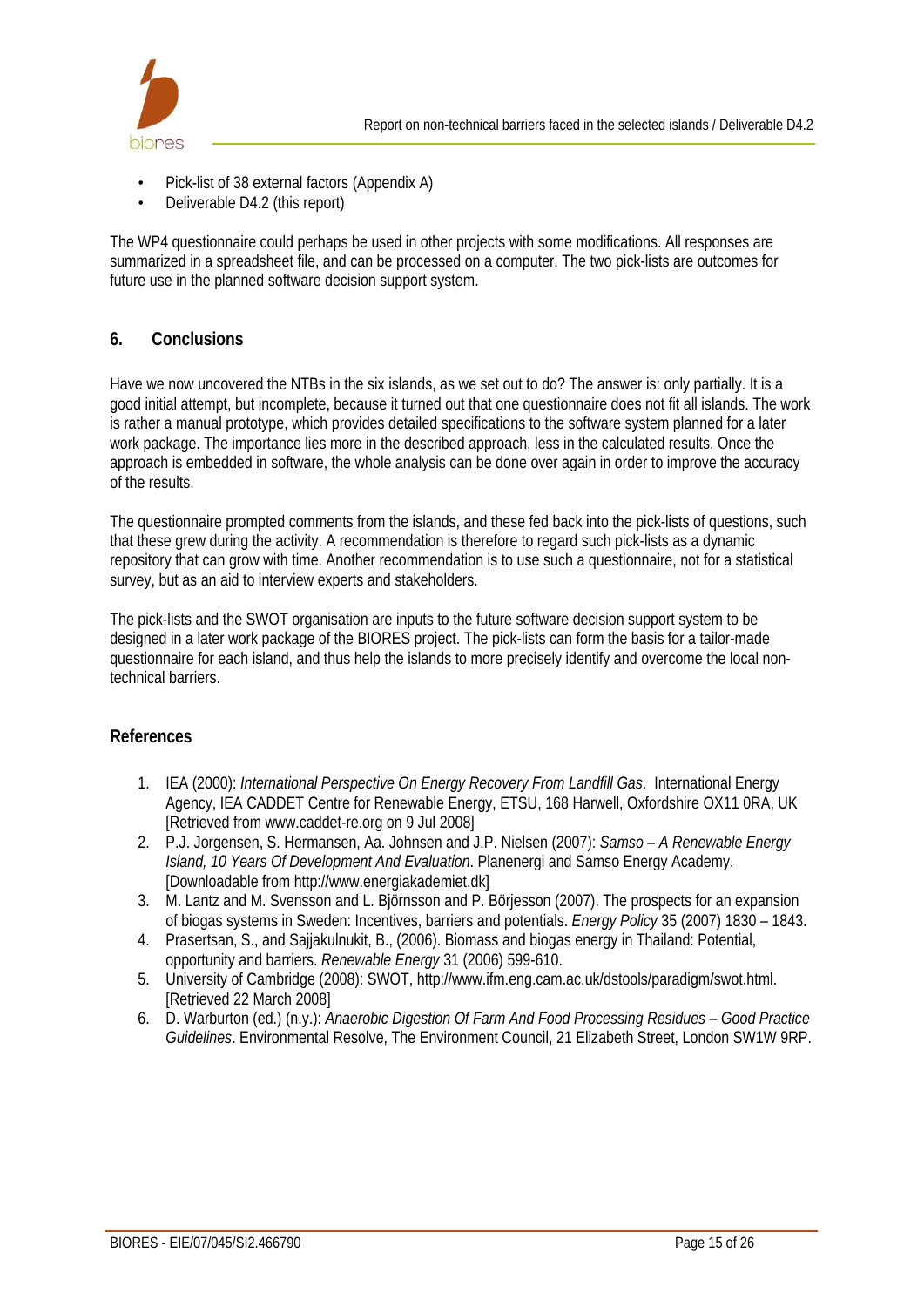

# **Appendix A: Pick-Lists Of Non-Technical Barriers**

#### **A.1. Internal Barriers**

- 1. There are too many permits, inspections, administration, politics in the municipality
- 2. It is difficult to enter the island energy market
- 3. It is difficult to coordinate people, projects and finances altogether in agriculture, industry, service, tourism, and private households
- 4. The organisational structure is inadequate
- 5. There is a strong agricultural association, which may wish to control a biogas plant project
- 6. An agricultural association is missing, so that it is difficult to obtain support from the farmers
- 7. It is difficult to deliver adequate information and communication
- 8. It will be difficult to decide the ownership
- 9. The local economy is weak
- 10. The training and education of consumers, workers, businesses, or the municipality is inadequate
- 11. We are afraid that long term energy crop utilisation will cause soil erosion
- 12. Preservation of landscape, beauty, and environment prohibits a biogas plant
- 13. We cannot use the products from the digester (liquid fertiliser, fibre, better waste management), so the economy will not be viable
- 14. We cannot treat the emissions, so we think the plant will damage the environment
- 15. We do not want more traffic on the roads, and the roads will get dirty
- 16. We do not know how to make an energy balance calculation
- 17. We are afraid the noise from the plant will destroy our calm environment
- 18. We are afraid the lights will be on all night and create light pollution
- 19. We are afraid of human health risks from bacteria and organisms in the biogas reactor
- 20. We are afraid of fire and explosion in the biogas reactor
- 21. Cross contamination from vehicle movements between farms must be avoided, and that will be too costly
- 22. A biogas plant will destroy the landscape and spoil the view
- 23. There is a public concern that a biogas plant will affect animal welfare
- 24. The increase of marginal costs will not be outweighed by the created benefits and opportunities
- 25. We do not have trained operators, and it will be difficult to find some
- 26. I do not have the time, inclination and skills to consider a biogas plant project
- 27. We cannot utilise the produced energy within the island
- 28. We are unsure what price we will get for the energy if we sell it
- 29. We will only consider a biogas plant if there is an economic surplus in the project
- 30. We will only consider a small plant, because it is likely to be affected by fewer regulations and fewer anxieties
- 31. The timing is bad
- 32. Only a small plant will be acceptable to the general public
- 33. We have a nature preserve and we are afraid a biogas plant will create a conflict
- 34. We have a limit or a ban on land-filling
- 35. We have a legislative framework for municipal solid waste and sewage disposal
- 36. We have legislative restrictions on the supply of organic waste to a biogas plant
- 37. We have legislative incentives to deliver industrial waste to a biogas plant
- 38. There will be a gate fee at a centralised biogas plant
- 39. Biogas is exempted from energy and CO2 taxes
- 40. It is feasible to supply industrial and municipal waste to the biogas plant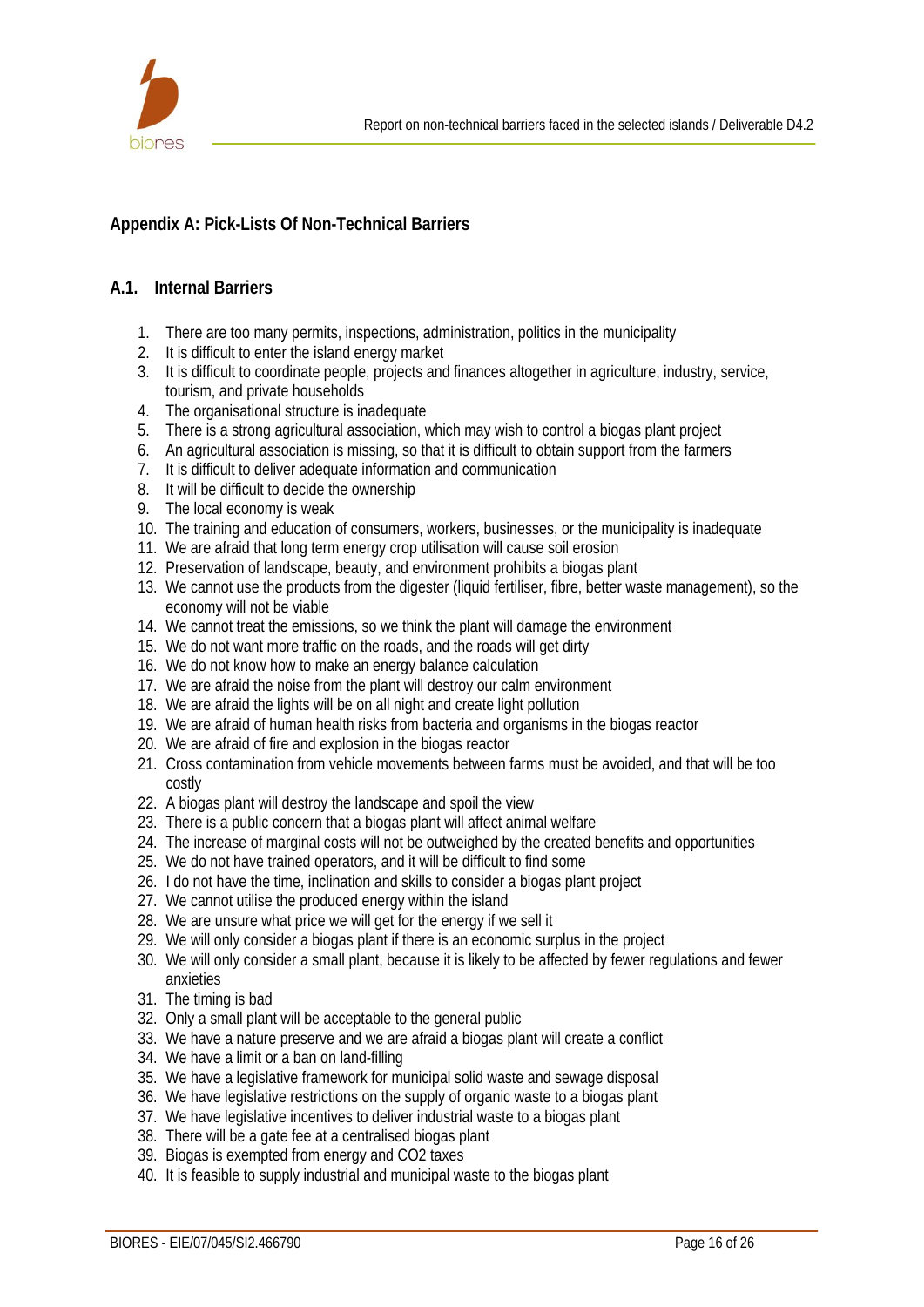

- 41. The biogas distribution network and storage capacity will be limited
- 42. It is difficult to distribute and sell heat and electricity produced at the biogas plant
- 43. We have technologies for treating municipal and industrial waste, that can compete with biogas
- 44. We have commercial fertilizers at low cost that can compete with the digestate
- 45. We would not like a large number of small investors in the biogas plant
- 46. We would not like a major private investor in the biogas plant
- 47. We would not like to fund the biogas plant investment through a private bank loan
- 48. We can not obtain financial support for *un*usual items, such as: operation, maintenance, creation of a consumer service office
- 49. We can grow biomass for fuel, such as ethanol, that compete with biogas and its digestate for heat production
- 50. Our farmers have only limited knowledge about the agricultural by-products from biogas production
- 51. The digestate will not improve the fertilisation of the fields
- 52. It is not feasible to supply agricultural waste to the biogas plant
- 53. We can grow energy crops, not intended for biogas, that have a higher profitability than biogas crops
- 54. I will only consider biogas, if it does not cost me extra money
- 55. Our general public is sceptical towards biogas plants
- 56. A biogas plant will not improve sanitation
- 57. The reduction in odour from spreading digestate, instead of non-digested manure, will not be appreciated
- 58. Excess biogas during the summer time will be a problem
- 59. We have many micro-farms, so a centralised plant is not feasible
- 60. We do not have a tradition for cooperatives, therefore a coop will be difficult to establish
- 61. Our farmers are not used to thinking in terms of renewable energy, therefore interest will be low
- 62. Landfill is expensive, so there is an economic incentive to build a biogas plant
- 63. There is no landfill -- waste is sailed to the mainland -- therefore interest in a biogas plant is low
- 64. The island hosts a natural reserve, and the general public is afraid of the impact of a biogas plant to the nature
- 65. Agriculture is light or moderate
- 66. Water for irrigation is so scarce, that it limits the biomass production
- 67. It is difficult to find new areas for land filling
- 68. The farmers are concerned about cadmium and heavy metals on the fields
- 69. We ship waste to the mainland for incineration
- 70. Biogas digestate will help to reduce our quota of nitrogen on the fields
- 71. We must separate household waste more in order to make a biogas plant feasible
- 72. Farms that supply slurry are distributed over a large area, so transportation will be expensive
- 73. I will stop growing energy crops, if the wheat price is high
- 74. It will be necessary to create organised collection sites throughout the island
- 75. We already have a gas distribution network
- 76. We have no market for biofuel
- 77. We do not have district heating or cooling
- 78. It will be easy to sell electricity to the grid
- 79. We burn waste in power plants or cement plants
- 80. The cost & benefit ratio of a biogas plant is good
- 81. We have a sugar factory which can be seen as a competition to a biogas plant

#### **A.2. External Barriers**

- 1. There are too many regional, national, and EU rules and too much bureaucracy
- 2. There are too many agencies and authorities responsible for biogas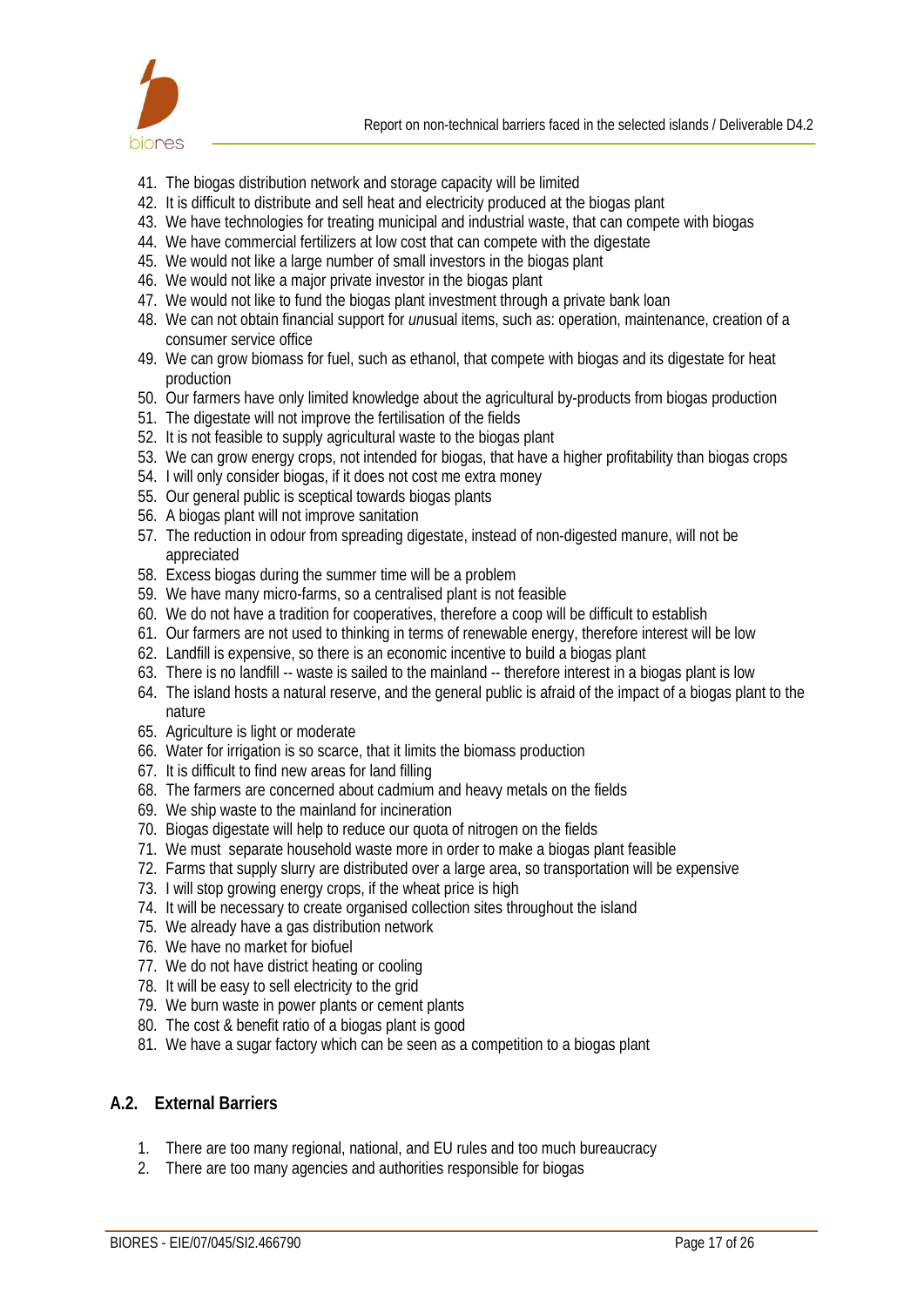

- 3. The agencies are slow to coordinate due to overlap in roles, responsibilities and functions
- 4. The agencies' legislative framework of operation do not encourage cooperation with the private sector (industry, agriculture)
- 5. The agencies' legislative framework of operation do not encourage cooperation with the municipality
- 6. There are no national goals
- 7. We do not have clear and well-established licensing procedures
- 8. The average lead time to get an authorization is more than 6 months
- 9. The national environmental quality objectives are difficult or expensive to meet
- 10. It is difficult to get access to external investors
- 11. There are no subsidies
- 12. Taxes and fees make the economy unfeasible
- 13. There are competing technologies
- 14. The existing technologies are immature
- 15. There are transportation bottlenecks, such as ferry capacity
- 16. Construction companies and suppliers are lacking
- 17. Part time residents will not participate, because they have less opportunity to participate
- 18. The national energy market fluctuates, so that prices are uncertain
- 19. We have strong restrictions on environmental emissions: CO2, carbon particles, NOx, odour, nutrients to sea, ammonia evaporation
- 20. Tourism will be negatively affected
- 21. The island is isolated, so it is difficult to get access to outside knowledge
- 22. The islanders will resist outside help
- 23. We have a tax on waste incineration
- 24. We have a tax on commercial nitrogen fertilizers
- 25. Investors cannot get guarantees for selling prices, subsidies, and sales amounts
- 26. Biofuel vehicles are more expensive than conventional, such that biofuel is difficult to sell
- 27. Energy crop cultivation is not subsidised
- 28. There are no satisfactory subsidies for investing in biogas plants
- 29. There are no subsidies for biofuel vehicles
- 30. The biogas plant market is immature, such that investment costs are high
- 31. A biogas plant is a risky investment
- 32. It is difficult to obtain contracts with heat plants and electricity distributors
- 33. We do not have legislative incentives to deliver agricultural waste to a biogas plant
- 34. The environmental approval enforces collaboration between authorities
- 35. It is difficult to say how many approvals are necessary
- 36. There may be some new EU rules coming that are more restrictive
- 37. Commercial fertilizer may become a shortage, or the price may become very high
- 38. The takers of the digestate will be very sceptical concerning contaminants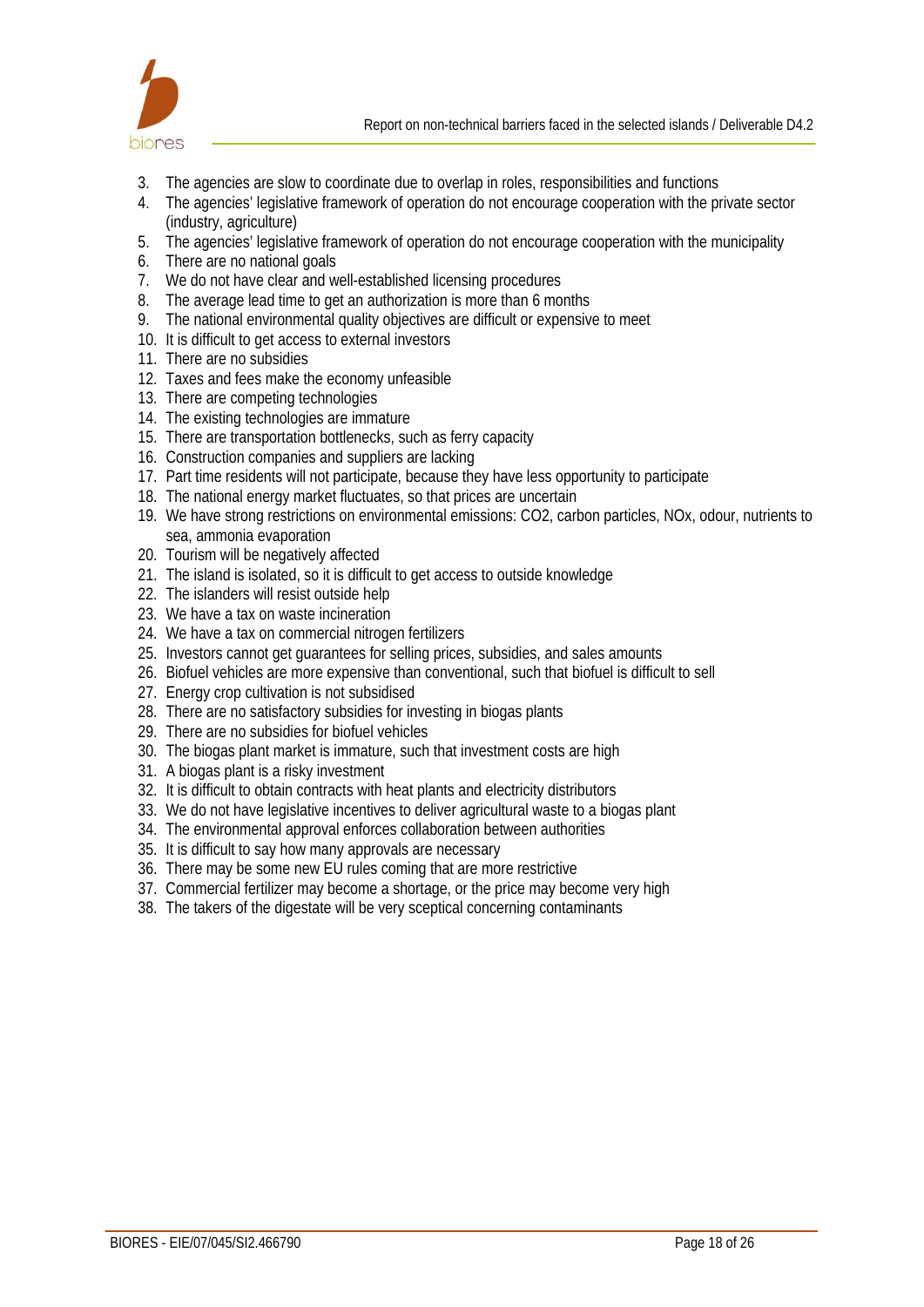

# **Appendix B: Responses From The Six Islands**

## **B.1. Porto Santo**



Comments from Porto Santo

• Agricultural practice in Porto Santo Inland since its discovery has been moderate. The water variation and the scarcity for irrigation, in some years, did not favoured cereals crops which were insufficient to supply enough food for local living people, which suffered food scarcity in dry years. Conventional crops were grape production, some kind of cereals, fruit trees. Actually in Porto Santo the agricultural activity is almost inexistent and must be reactivated. Some potentiality exists but must be reactivated. The water availability comes from desalination plant. The treated Wastewater is completely used in Golf Park. The model of development of the island was directed to tourism. Young people leaved the island. In recent time the increase in touristy activity is creating more jobs. The creation of agricultural association and cooperation must be promoted.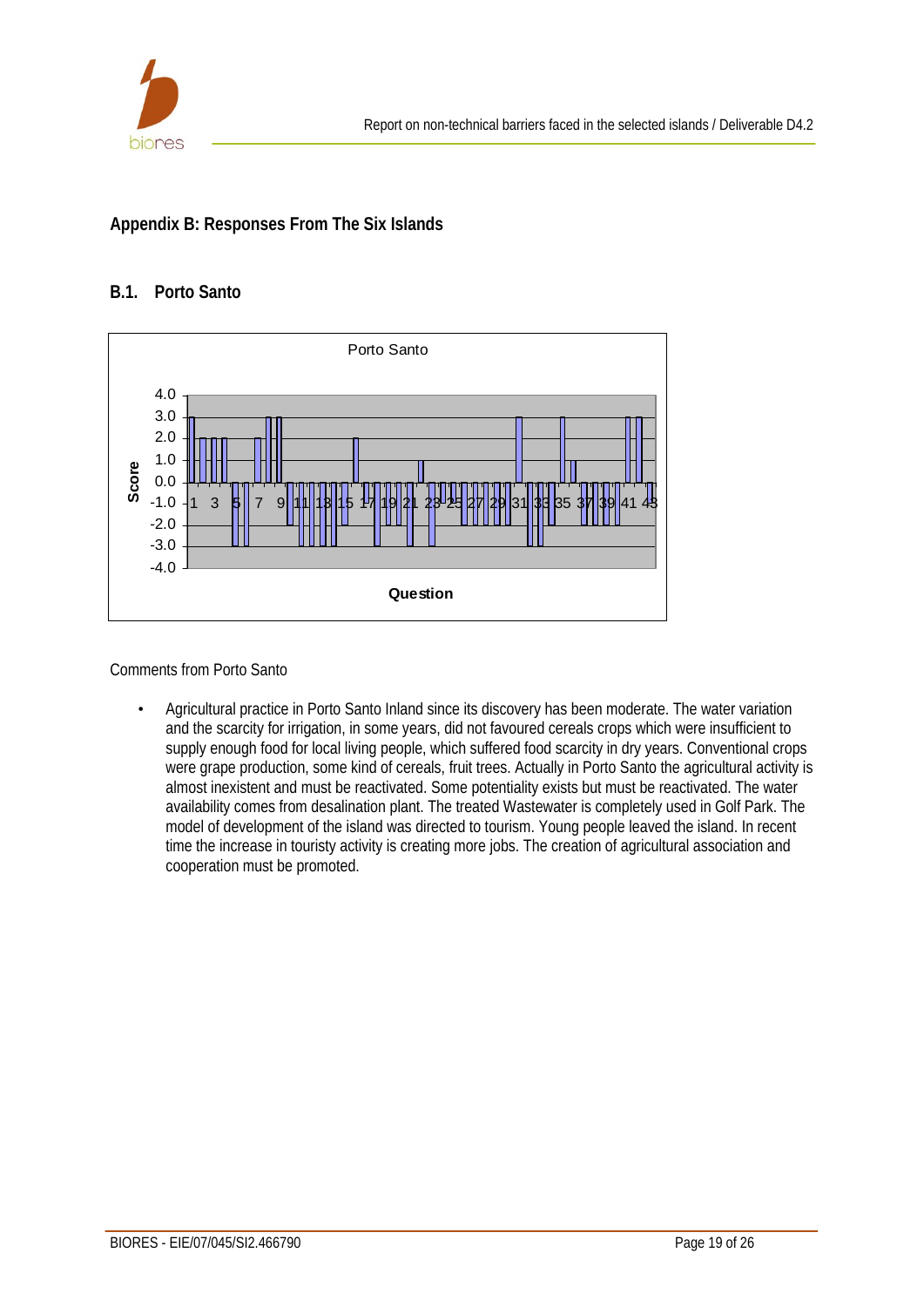

## **B.2. Samos**



Comments from Samos

• None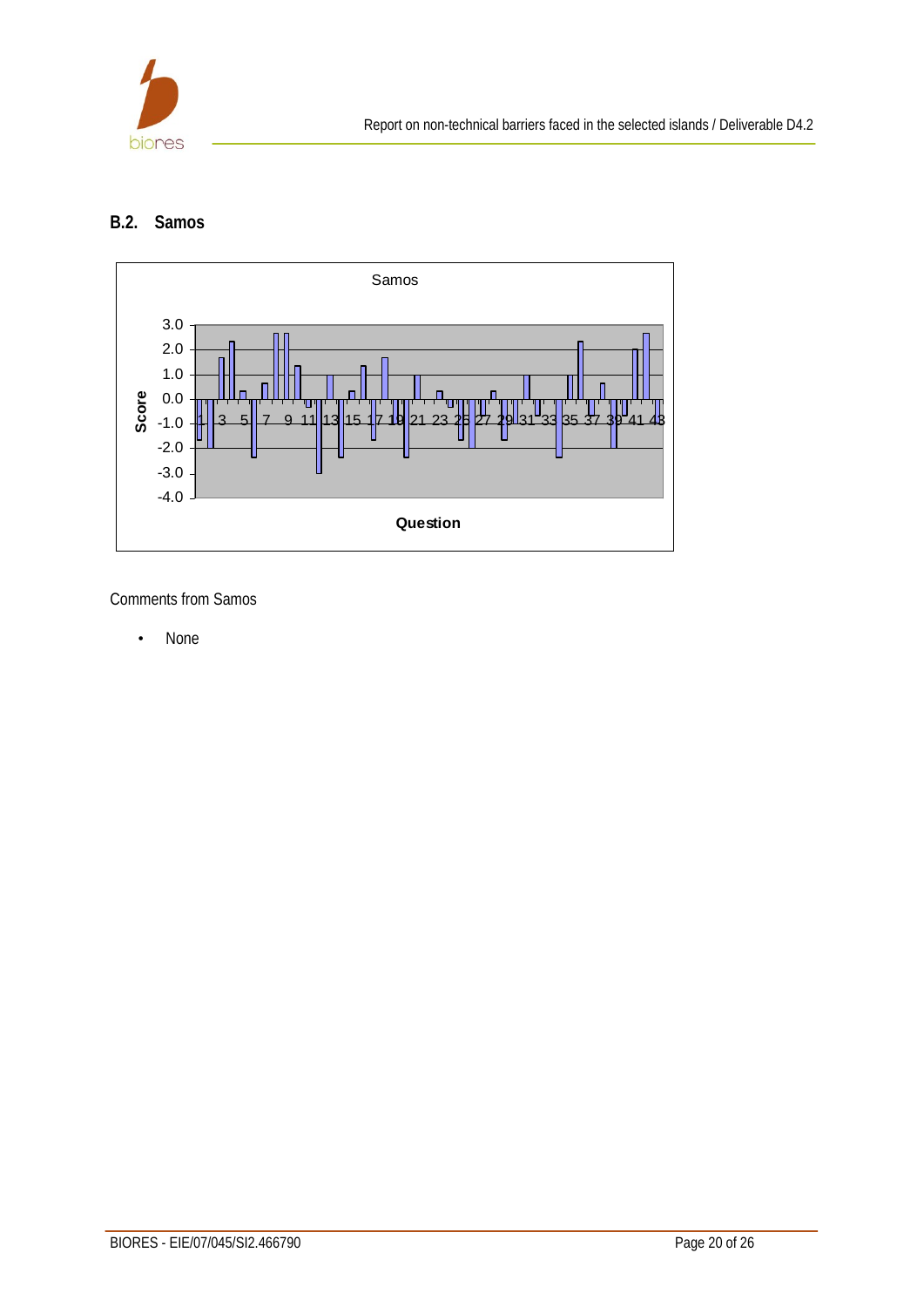

## **B.3. Samso**



Comments from Samso

- 1. There are too many agencies and authorities responsible for biogas. *Environmental license (VVM), the municipality, and the region.*
- 4. The agencies' legislative framework of operation encourages cooperation with the municipality. *The Danish Environmental Agency sets goals for RE, they are transferred to the municipalities. We are obliged to collaborate with Aarhus municipality.*
- 5. We have clear and well-established licensing procedures. *Environmental approval enforces cooperation and mandatory cooperation between municipality and region. How many approvals are necessary is difficult to say.*
- 6. The average lead time to get an authorization is more than 6 months. *Maybe, it ought to be faster than now*.
- 7. We have national environmental quality objectives. *EU rules and goals; more coming*.
- 8. We have a limit or a ban on land-filling. *Problem to find areas*.
- 9. We have a legislative framework for municipal solid waste and sewage disposal. *Waste directive; waste water slurry allowed in the landfill; rules for cadmium and heavy metals on fields*.
- 10. We have legislative restrictions on the supply of organic waste to a biogas plant. *Rules against dead animals, waste water slurry; ecological areas are sensitive*.
- 11. We have legislative incentives to deliver industrial waste to a biogas plant. *Goals concerning waste products from industry: recycling, recuperation. 25 percent of daily waste is bio (food). Separation required. Total waste is 6500 tons/year, deposited 5500 tons, recycled 1000 tons (year 2004). We have begun to ship waste to the mainland for incineration.*
- *12.* We have a tax on waste incineration. *Fees on waste are 330 DKK per ton, 375 DKK per ton for depositing, 0 DKK for recyclable, 0 DKK at farm plants and common plants*.
- 13. We have a tax on commercial nitrogen fertilizers. *There are limits on buying. There is a nitrogen quota: fines if quota is overstepped*.
- 14. There will be a gate fee at a centralised biogas plant. *There is a gate fee at the municipal landfill*.
- 17. The biogas distribution network and storage capacity will be limited. *There have been plans for a pipe network. Could it be connected to the water purification plant? Samso has an exemption, so that we separate household waste less and less. Pig farms are distributed over a wide area*.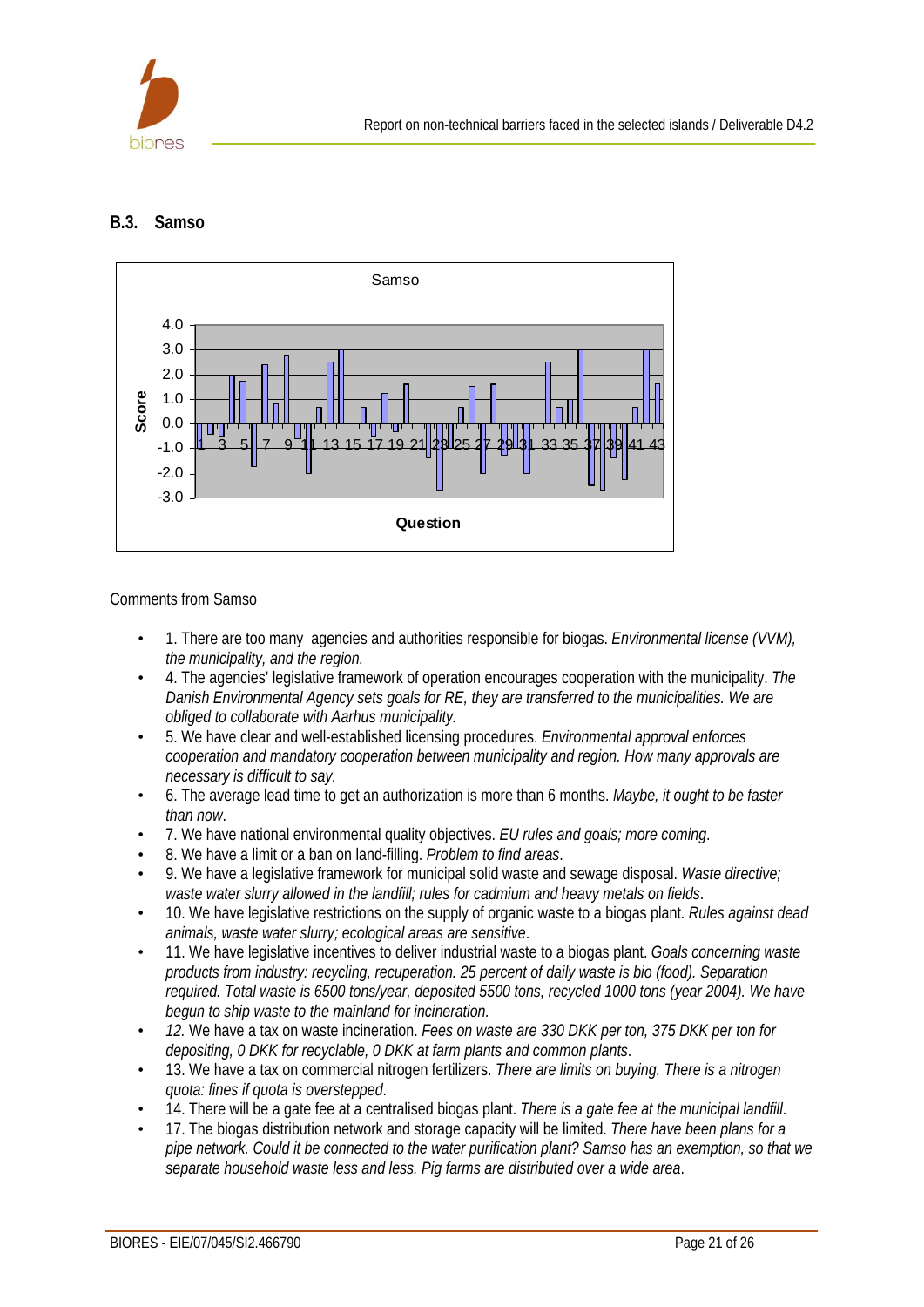

- 18. Investors can get guarantees for selling prices, subsidies, and sales amounts. *Perhaps there is something in the very recent energy agreement in the parliament*.
- 19. Biofuel vehicles are more expensive than conventional, such that biofuel is difficult to sell. *It is difficult to find biomass for fuel here*.
- 20. It is difficult to distribute and sell heat and electricity produced at the biogas plant. *The previous plan placed the biogas plant close to the district heating plant. Not the electricity, but the heat is more difficult*.
- 21. Energy crop cultivation is subsidised. *If there are subsidies, they will probably disappear*.
- 23. There are subsidies for biofuel vehicles. *Electric vehicles and hydrogen vehicles are exempt from registration fees*.
- 24. We have technologies for treating municipal and industrial waste, that can compete with biogas. *We should minimise the waste amount, and use compost. Biogas is better than deposit.*
- 25. We have commercial fertilizers at low cost that can compete with the digestate. *Biomass has wider spectrum of fertiliser, better. Prices have gone up 100 percent. It is sold to China and Eastern Europe. Fertilizer may become unavailable.*
- *28.* We would like a large number of small investors in the biogas plant.. *Any investor is welcome*.
- 30. We would like to fund the biogas plant investment through a private bank loan. *Does not matter. We will use 'Kommunekredit' (municipal loan fund)*.
- 31. We can obtain financial support for *un*usual items, such as: operation, maintenance, creation of a consumer service office. *Information about digestate content is important . Perhaps EU support?*
- *32.* We can get other biomass fuels, such as ethanol, that compete with biogas and its digestate for heat production. *There is a contract, that straw suppliers must yield to biogas*.
- 33. It is difficult to obtain contracts with heat plants and electricity distributors. *Legal rules oblige grid to receive. Not the electricity, but the heating plant yes*.
- 34. Our farmers have only limited knowledge about the agricultural by-products from biogas production. *Not a barrier, they will quickly obtain the knowledge if necessary*.
- 37. We can grow energy crops, not intended for biogas, that have a higher profitability than biogas crops. *Wheat prices have doubled last year*.
- 39. We have legislative incentives to deliver agricultural waste to a biogas plant. *There are restrictions on what can be spread on the fields*.
- 40. Our general public is sceptical towards biogas plants. *Information is important*.
- 41. A biogas plant will improve sanitation. *Fat from food waste will improve the yield of gas. Salt will decrease the yield. In Aarhus they add calcium to get the right pH value. They tried to mix agricultural waste and household waste, but household waste had impurities (plastic), so the attempt was abandoned. The takers of the digestate were very sceptical. Absolutely no plastic, medicine, weed contamination must be guaranteed. Improving sanitation is not necessary. Consider rats and Creutzfelt. Biogas plant may extend the landfill life time*.
- 42. The reduction in odour from spreading digestate, instead of non-digested manure, will be appreciated. *This is an incentive. Waste water slurry is not spread onto the fields anymore*.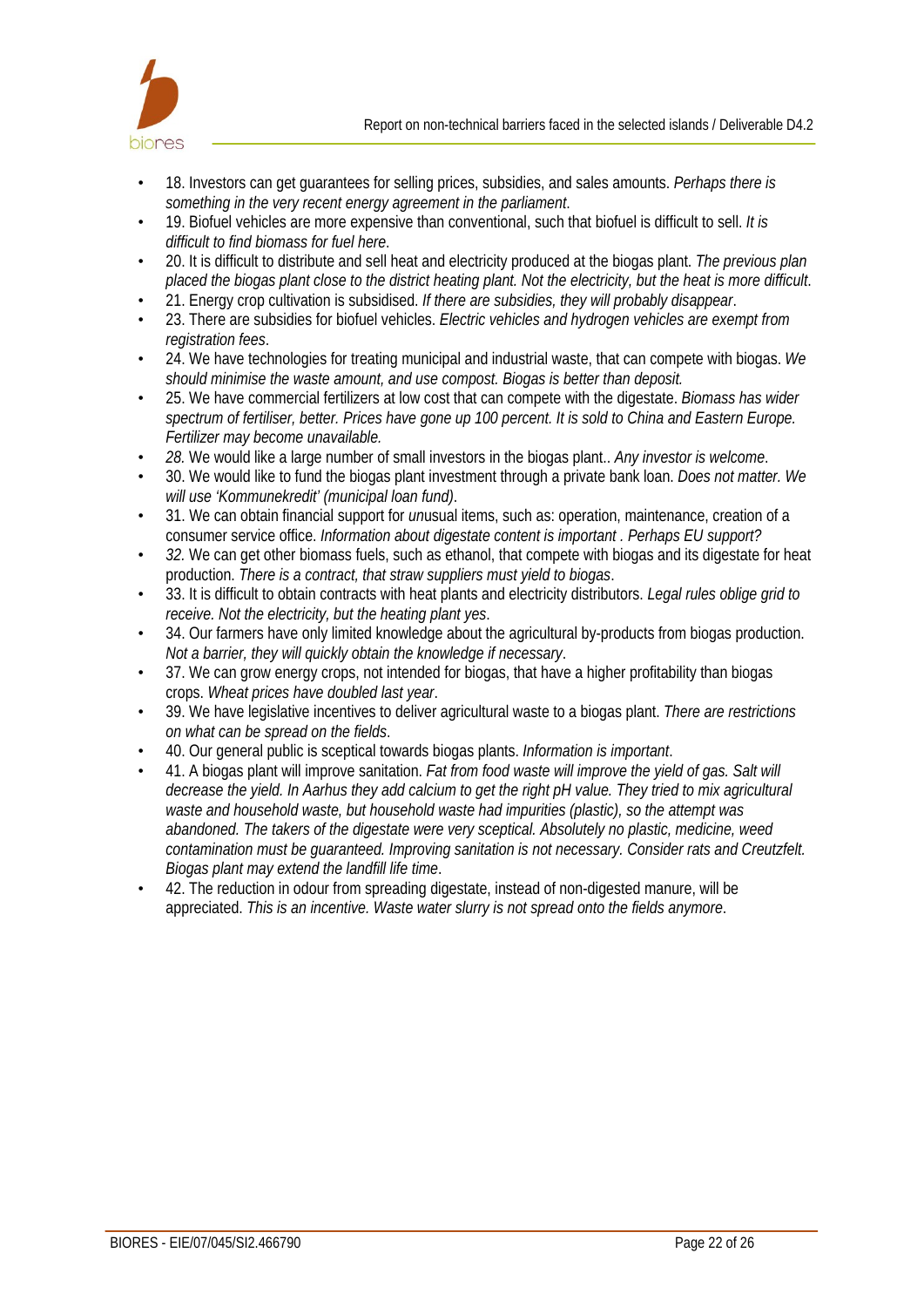

## **B.4. Sardinia**



Comments from Sardinia

- 7. We have national environmental quality objectives. *Regional Energy Plan. Financial 2008*.
- 8. We have a limit or a ban on land-filling. *There are limits imposed in Regional Landscape Plan*.
- 12. We have a tax on waste incineration. *The costs of disposal of municipal waste by incineration are supported by: CIP 6 and green certificates*.
- 16. It is feasible to supply industrial and municipal waste to the biogas plant. *Yes, however, it would be necessary to create organized sites distributed throughout Sardinia*.
- 17. The biogas distribution network and storage capacity will be limited. *Storage capacity is limited, but the main city in Sardinia have a gas network, capable of distributing gas*.
- 18. Investors can get guarantees for selling prices, subsidies, and sales amounts. *The new financial provides guarantees both all-inclusive rates (300 € / MWh) ( Plants under 1 MW), Green Certificates ( circa 1.20 € x 1.8= 216€ MWh). It also permits, for the construction of installations within 250 kW of power, just a declaration of activities beginning (DIA)*.
- 19. Biofuel vehicles are more expensive than conventional, such that biofuel is difficult to sell. *If cars have a double-fuel alimentation system, the cost is not very different. If not, the change of the fuel alimentation system will cost around € 2000-2500*.
- 20. It is difficult to distribute and sell heat and electricity produced at the biogas plant. *Yes, for distribution and selling of heat: because there aren't infrastructures and this implies still uncertainty. It is possible only for use in site. Easy sell electricity to the grid*.
- 21. Energy crop cultivation is subsidised. *The European Agricultural Fund for Rural Development (FEASR) subsidises agricultural production for energy. Rural Development Program of Sardinia 2007- 2013. Priority I: improving the competitiveness of agriculture and forestry in compliance with environmental sustainability and preservation of the countryside*.
- 22. There are satisfactory subsidies for investing in biogas plants. *National subsidies come from the green certificates. Cost benefits ratio is convenient*.
- 23. There are subsidies for biofuel vehicles. *From 1 January 2008 incentives for the processing of vehicles are: 1) 350 € for the installation of systems with LPG. 2) 500 € for the installation of systems to methane. There is also a reduction on taxation of biofuels, with reduction or elimination of excise (GU L 283 del 31/10/2003)*.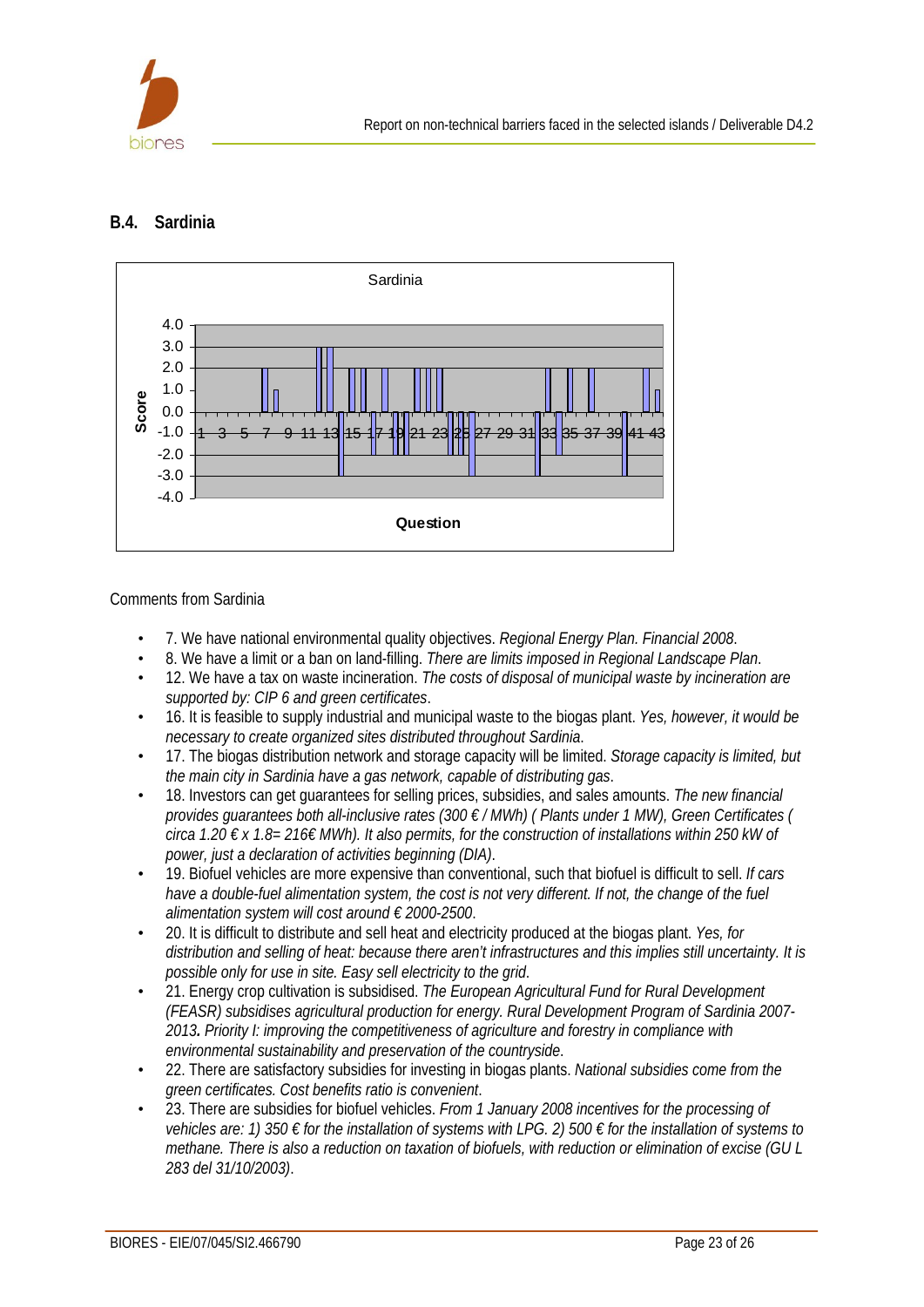

- 24. We have technologies for treating municipal and industrial waste, that can compete with biogas. *There are power plants in: Cagliari (9.4 MWe, 34 GWh/year), Macomer (2 MWe, 6.5 GWh/year*.
- 25. We have commercial fertilizers at low cost that can compete with the digestate. *Compost produced by power plants (by-product) is given free but it not compete with the digested sludge (compost) from biogas*.
- 26. The biogas plant market is immature, such that investment costs are high. *The market is just rising. Some plants are operating. The cost-benefit ratio is very convenient*.
- 32. We can get other biomass fuels, such as ethanol, that compete with biogas and its digestate for heat production. *Currently no. Will be built a plant in Sardinia, in a factory (SADAM) which produced sugar, will produce energy (50 MW) from beet*.
- 33. It is difficult to obtain contracts with heat plants and electricity distributors. *Not particularly for electricity distributors. It is difficult to obtain contracts with heat users o distributors*.
- 40. Our general public is sceptical towards biogas plants. *Biogas plants are accepted because they are small plants and environmentally sustainable*.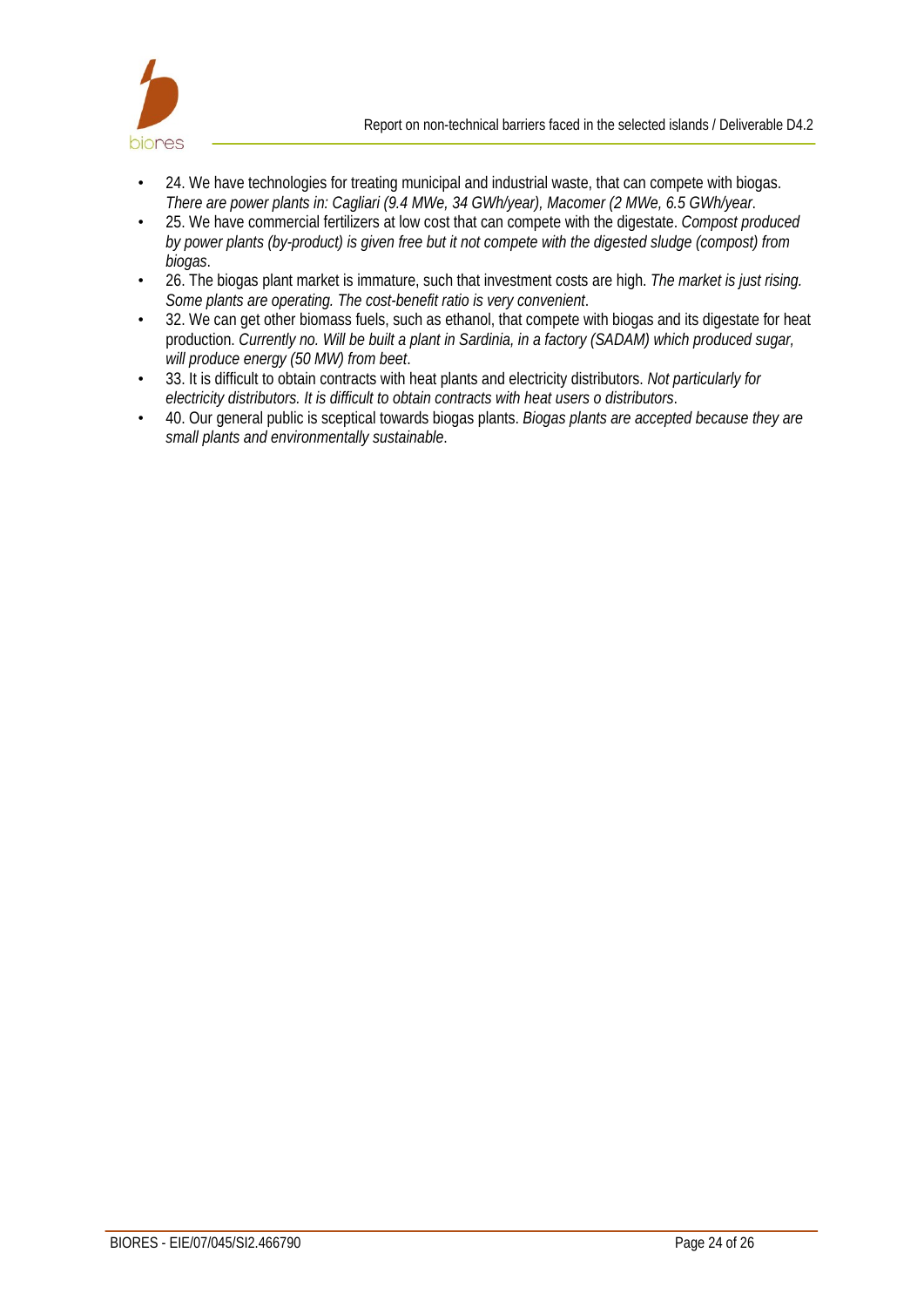

## **B.5. Tremiti**



Comments from Tremiti

- An important element to be taken in consideration is related to the presence in the Tremiti Area of natural reserve (protected area) and there is concern about the social acceptance of a biogas plant.
- Lack of specific technical knowledge and social resistance are key elements considering the nontechnical barriers in the biogas field in Tremiti Islands.